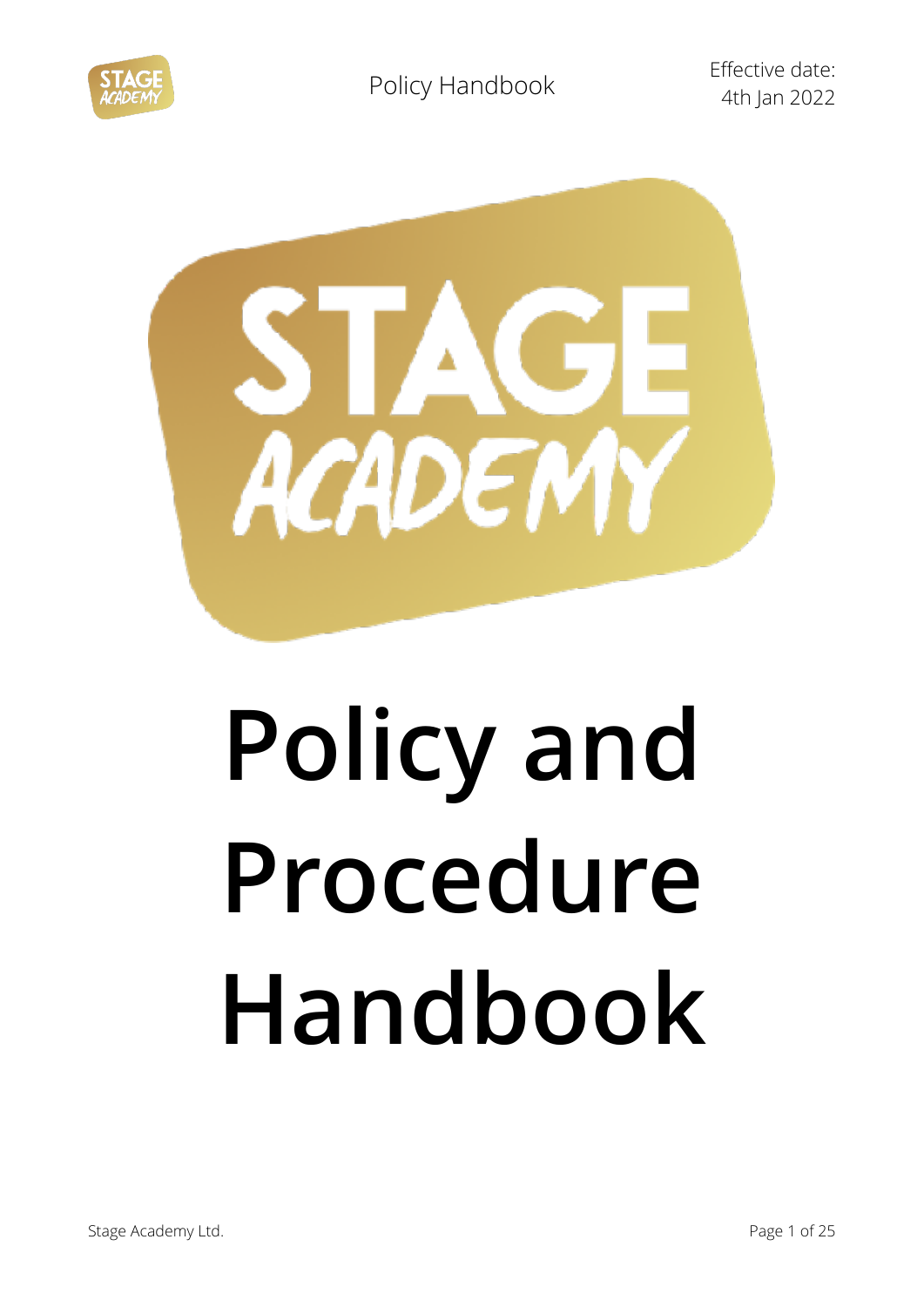

# **Contents**

| Safeguarding                  | 3              |
|-------------------------------|----------------|
| Student Pickup Procedure      | $\overline{7}$ |
| Anti Bullying                 | 9              |
| <b>Stage Academy Promises</b> | 11             |
| Medical Needs and First Aid   | 13             |
| Safety and Security           | 15             |
| Photography and Filming       | 17             |
| COVID-19                      | 20             |
| <b>Terms and Conditions</b>   | 22             |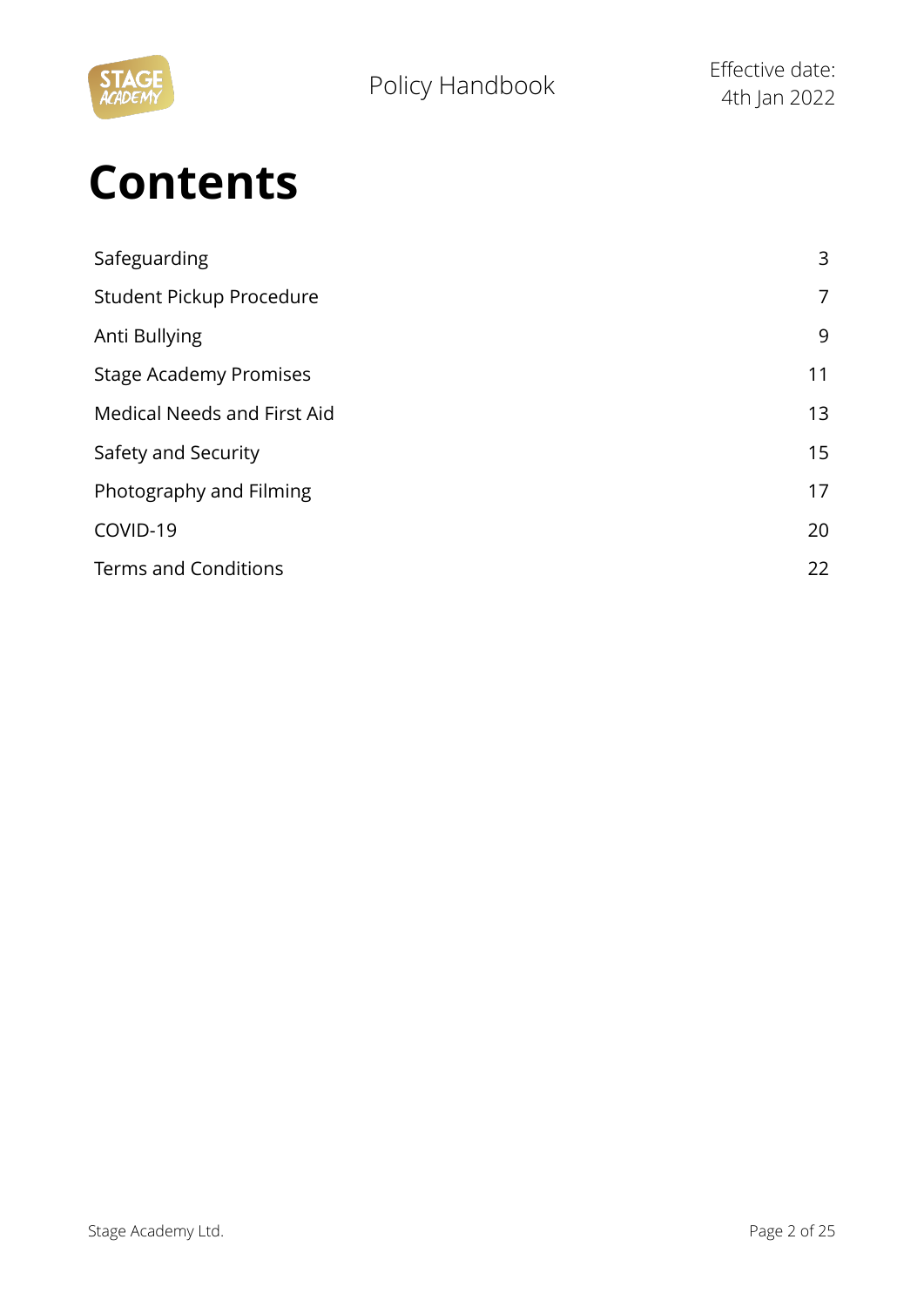

# **Safeguarding**

### **Purpose**

This policy sets out Stage Academy's approach to safeguarding and promoting the welfare of children. It applies to all aspects of our work and to everyone working for Stage Academy, including permanent and temporary employees and self employed contractors. This policy sets out how Stage Academy will meet its statutory duty under section 175 of the Education Act 2002 to safeguard and promote the welfare of children and help them to achieve good outcomes.

### **Definitions**

Stage Academy uses definitions of the term 'safeguarding' from statutory guidance. Safeguarding children is defined in Working together to safeguard children as:

protecting children from maltreatment

preventing impairment of children's health or development

 ensuring that children are growing up in circumstances consistent with the provision of safe and effective care

taking action to enable all children to have the best outcomes

### **Policy Statement**

Stage Academy is committed to ensuring children in our care are protected from maltreatment, harm and radicalisation. We believe everyone has a responsibility to promote the welfare of all children and young people, to keep them safe and to practise in a way that protects them. We will make sure that all children and young people have the same protection regardless of age, disability, gender reassignment, race, religion or belief, sex, or sexual orientation.

- Stage Academy ensure all staff members are aware of their duty to protect children in accordance with Working together to safeguard children (Department for Education, 2018).
- Stage Academy's safeguarding policy and procedure forms part of the initial and ongoing training for all staff regardless or roles and responsibilities within the company.
- Stage Academy staff know it is not their responsibility to investigate possible safeguarding concerns.
- Stage Academy is dedicated to creating an environment where children and young people are comfortable about speaking out if anything is worrying them.
- It is the role of Stage Academy staff to highlight any concerns to the Designated Safeguarding Officer or their deputy (should they be indisposed).
- Stage Academy's Designated Safeguarding Officer is Andrew Howson.
- Stage Academy's Deputy Designated Safeguarding Officer is Mark Howson.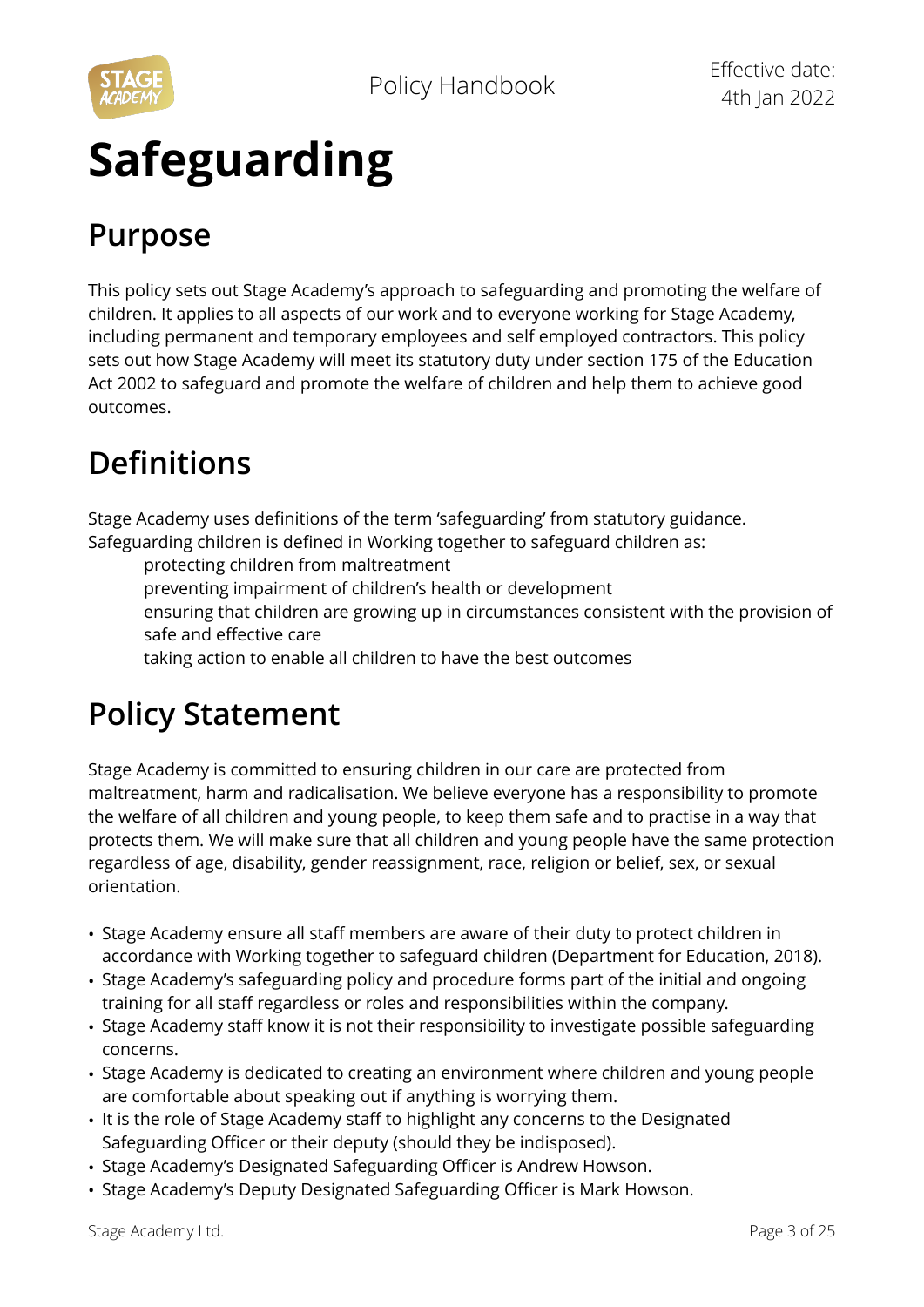- It is the role of the Designated Safeguarding Officer to take the lead in ensuring that appropriate arrangements for keeping children and young people safe are in place at Stage Academy, to promote the safety and welfare of children and young people involved in Stage Academy's activities at all times, to receive and record information from anyone who has concerns about a child who takes part in Stage Academy's activities and to take the lead on responding to information that may constitute a child protection concern.
- Stage Academy is committed to the regular review of its Safeguarding policy and procedures to ensure they remain appropriate and effective.

### **Procedure**

### *Responding to a disclosure of abuse*

Children and young people may disclose abuse in a variety of ways which Stage Academy staff should be aware of, including:

- directly– making specific verbal statements about what's happened to them
- indirectly making ambiguous verbal statements which suggest something is wrong
- behaviourally displaying behaviour that signals something is wrong (this may or may not be deliberate)
- non-verbally writing letters, drawing pictures or trying to communicate in other ways.

Should a child make a disclosure of abuse to a member of Stage Academy staff that staff member should:

- Give their full attention to the child or young person and keep their body language open and encouraging. Be compassionate, be understanding and reassure them their feelings are important.
- Respect pauses and don't interrupt the child let them go at their own pace.
- Make it clear they are interested in what the child is telling them.
- Only ask open questions.

If the Stage Academy staff member believes there is any cause for concern whatsoever they should report the disclosure to the Designated Safeguarding Officer using the following procedure:

- If a Stage Academy staff member raises a concern they must contact the Designated Safeguarding Officer immediately.
- The staff member should use the "Safeguarding Disclosure" form to make a full written record of the disclosure as soon as possible. The "Safeguarding Disclosure" form will be stored securely until passed onto the relevant agency.
- The "Safeguarding Disclosure" form must include: the time and date of the disclosure, the time and date of full written record, a factual outline of the disclosure both verbal and physical (including body language).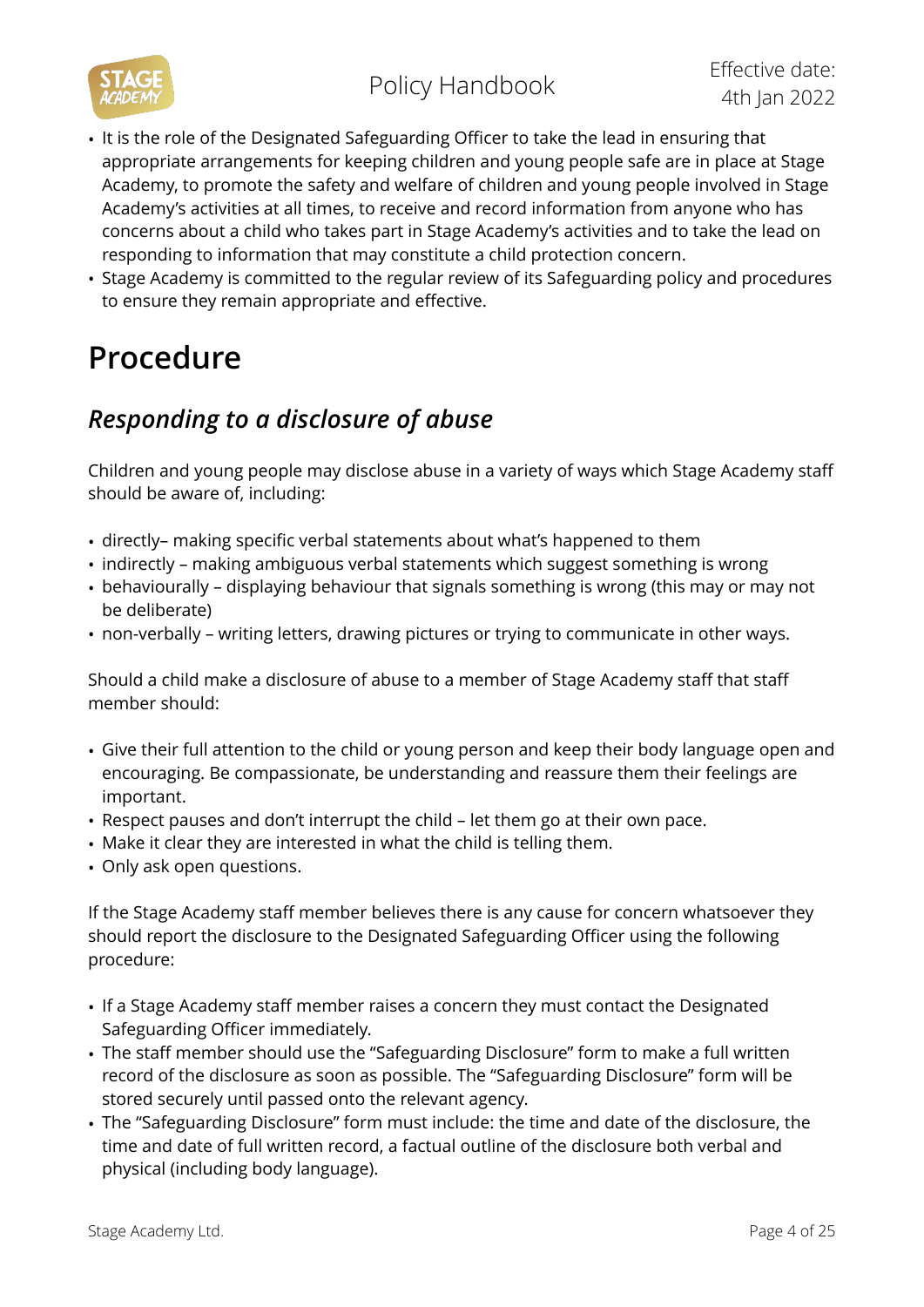- Further to this Stage Academy will keep a written record of all discussions and actions related to the disclosure, regardless of the outcome, along with the reasons for actions taken.
- Stage Academy staff have a duty to share information regarding concerns only with the relevant people. Staff should otherwise keep this information private and confidential.

### *Recognising Signs Of Abuse*

It can be very hard for children and young people to speak out about abuse. Stage Academy staff have a duty to recognise and respond to signs of abuse which can include:

- regular flinching in response to sudden but harmless actions
- showing an inexplicable fear of particular places or people
- knowledge of 'adult issues' for example alcohol, drugs and/or sexual behaviour
- angry outbursts or behaving aggressively towards other children, adults, animals or toys
- becoming withdrawn or appearing anxious, clingy or depressed
- self-harming
- bruises on the cheeks, ears, palms, arms and feet
- bruises on the back, buttocks, tummy, hips and backs of legs
- any burns which have a clear shape of an object
- children who appear dirty or smelly and whose clothes are unwashed or inadequate for the weather conditions
- children with poor language, communication or social skills for their stage of development

Should a member of staff believe they have recognised signs of abuse in a child or young person, or indeed have any concern for a child's wellbeing, they should report their concerns immediately to the Designated Safeguarding Officer. If necessary the Designated Safeguarding Officer will ask the staff member to make a written record of their concerns using the "Cause for Concern" or "Safeguarding Disclosure" form as appropriate and take action in accordance with the Stage Academy safeguarding policy and procedures.

### *Referral*

If a child is deemed to be in immediate danger call the police on 999.

Where possible, following a discussion with the staff member who raised the concerns, the Designated Safeguarding Officer or their deputy will decide wether it is necessary to refer the concern. Should there be any doubt as to wether the concerns meet the threshold for referral to child protection services, the Designated Safeguarding Officer or their deputy may discuss the case on a "no-names" basis with the relevant local authorities child protection team.

Should it be deemed necessary to refer the concern the Designated Safeguarding Officer will contact the Social Care Department in the local authority of the child's home address.

If a member of staff has a safeguarding concern about another member of Stage Academy staff they should contact the Designated Safeguarding Officer. Stage Academy Ltd. **Page 5 of 25**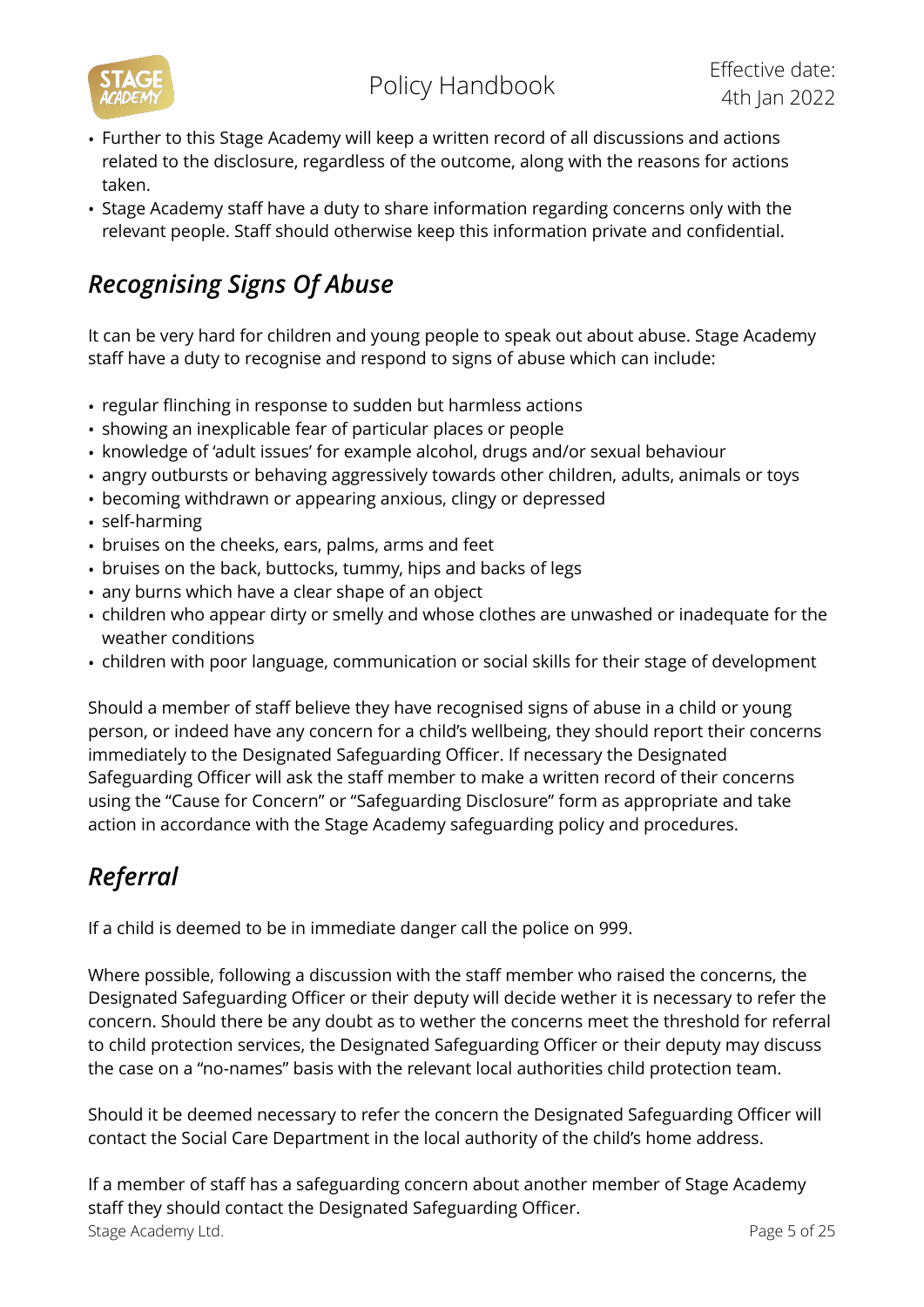

### **Stage Academy Safeguarding Contacts**

### *Designated Safeguarding Officer (First point of contact)*

Andrew Howson andrewhowson@stageacademy.co.uk 07862128111

### *Deputy Designated Safeguarding Officer (Should the Designated Safeguarding Officer be indisposed)*

Helen Wint [helenwint@stageacademy.co.uk](mailto:helenwint@stageacademy.co.uk)  07951579694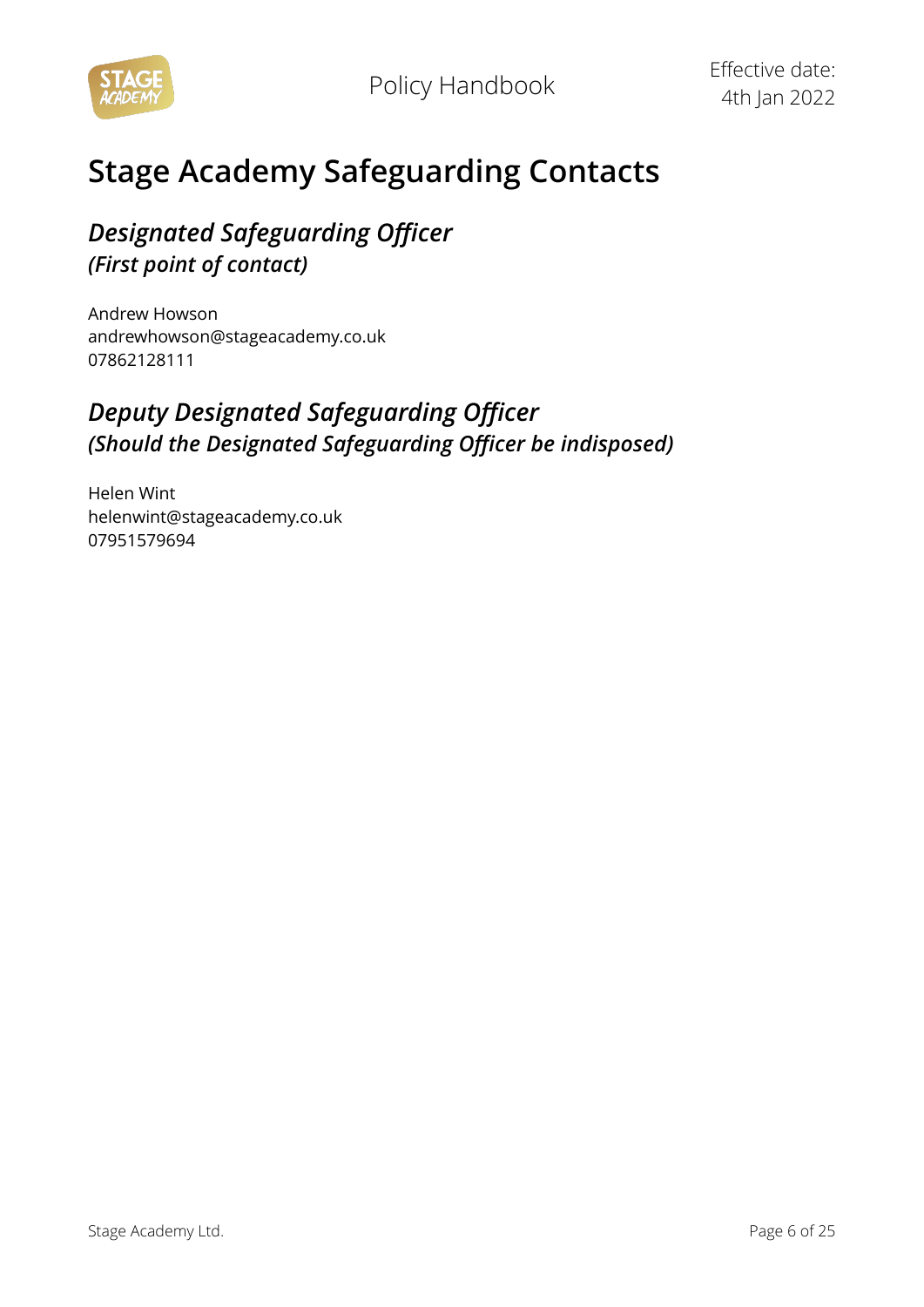

# **Student Pickup Procedure**

### **Purpose**

This procedure ensures the safety of students attending Stage Academy activities by regulating who is allowed to pick them up, ensuring all students are picked up by someone who has been pre authorised by the parent and requiring that we have written authorisation for all children aged ten and over who are allowed to go home on their own.

### **Procedure**

### *Adding pickup adults*

When a parent first enrols their child in a Stage Academy activity they must provide the names of any and all responsible people that they would like to authorise to pick up their child. In the case of children ten or over the parent may decide to allow their child to leave Stage Academy activities unaccompanied, if this is the case the parent must authorise this on their child's registration form at the time of enrolment.

### *Changing pickup adults*

It is the parents responsibility to ensure the pickup adults list for their child is accurate and kept up to date. Parents should inform Stage Academy of any changes to pick up arrangements immediately in writing through the website or their Stage Academy Principal.

### *Pickup time*

Students will only be released to those on their "Pickup Adult" list or allowed to go home alone if pre authorised by the parent. Stage Academy staff will double check the name of anyone coming to pick up who they do not recognise as a pickup person. If someone arrives to pick up who is not on the "Pickup Adult" list or if no adult has arrived to pick up the student then the student will wait inside the Stage Academy classroom accompanied by a member of staff.

### *If the person picking up is not on the pickup adults list*

Should someone arrive to pick up a student who is not on their pre authorised "Pickup Adult" list the Stage Academy staff member in charge must telephone the parent and ask them to confirm the full name of the person picking up. If this name matches the name given by the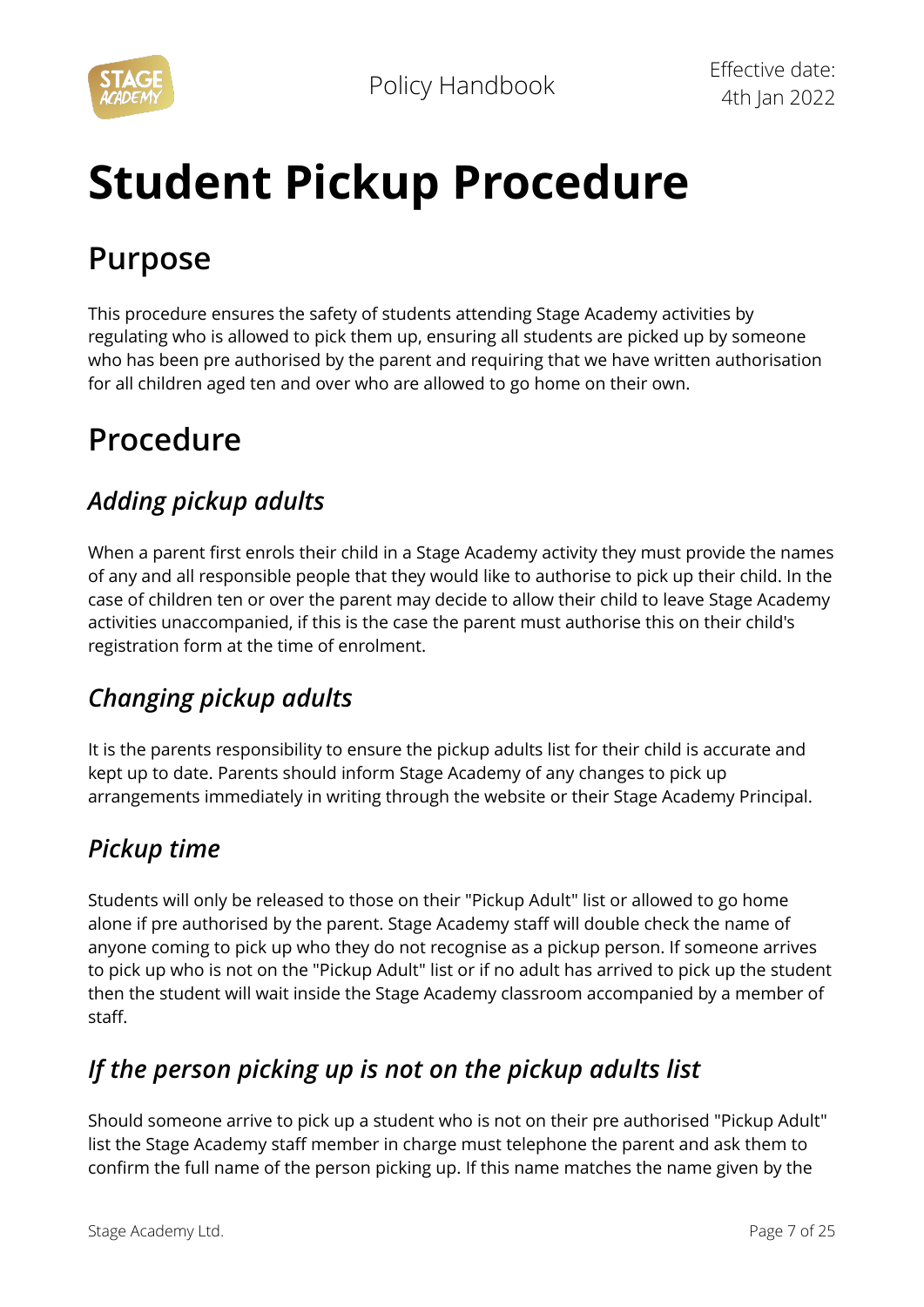

person in attendance the student will be released, however the parent will be asked to update their details immediately to reflect the change.

If the parent cannot be contacted the Stage Academy Principal may at their discretion call the students emergency contacts for confirmation of pickup arrangements.

If no contact can be made either with the parent or emergency contact or the Stage Academy Principal is not absolutely satisfied that the person in attendance is an authorised pick up person the student will not be released and must stay at the venue accompanied by a Stage Academy staff member until such a time that someone on the pickup people list arrives. Should the matter be unresolved 15 minutes after pickup time it will be escalated to the managing principal who along with any other staff members present should attempt to satisfy themselves that it is appropriate to release the student to the attending adult.

Stage Academy reserves the right to refuse the pickup of a student by anyone not on the pickup adult list.

### *Late pickup*

If a parent is late picking up their child the student will remain in the care of Stage Academy staff who will take the following action:

- Contact the parent by telephone if the child has not been collected five minutes following the advertised class end time.
- Ask the parent to organise alternative pick up arrangements if necessary.
- After 15 minutes if no contact has been made staff will call all people on the emergency contact list.
- After 30 minutes if no contact has been made the matter will be escalated to the managing principal.
- After 60 minutes if no contact has been made the managing principal will contact the relevant local authorities social care team, the student will remain with Stage Academy staff until they are either picked up by an authorised pick up person or placed in the care of the relevant social care team.

Late pickup can severely hinder Stage Academy's ability to operate sustainably, please always aim to arrive early to pick up your child from our activities. Stage Academy reserves the right to charge the parent in the event of late pickup.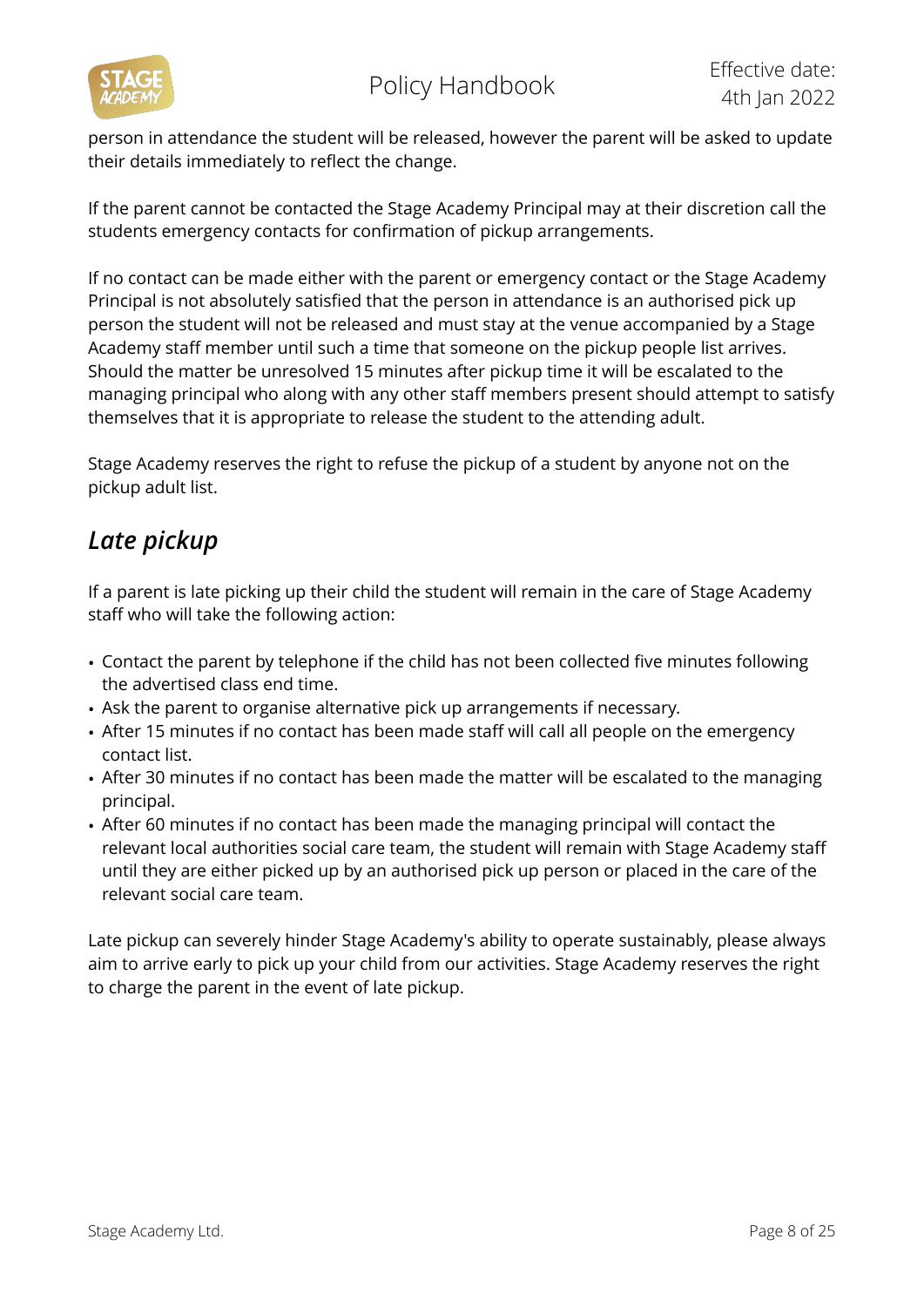

# **Anti Bullying**

### **Purpose**

Stage Academy has a zero-tolerance attitude towards bullying and harassment. We strive to create a safe and welcoming space for children to express their creativity and personality free from judgement, hatred or intolerance. Bullying and harassment can have a profound effect on the victim's lives affecting them emotionally, physically, academically and socially. For these reasons, bullying and harassment will never be tolerated by Stage Academy.

Everyone has a part to play in preventing bullying at Stage Academy, the principal, teachers, support staff, student and parents. This means that as soon as anyone becomes aware of any form of bullying taking place they should bring it to our attention straight away confident in the knowledge that we will take swift, fair and effective action.

Stage Academy has a responsibility to respond to bullying that takes place at its activities and while bullying outside of Stage Academy may be out of our control we will always provide help, support and a listening ear to students who need it, it's just part of who we are! The bottom line is that bullying and harassment are not welcome at Stage Academy.

### **Definitions**

### *What is bullying?*

There is no legal definition of bullying. However, it's usually defined as behaviour that is:

- repeated
- intended to hurt someone either physically or emotionally
- often aimed at certain groups, for example because of race, religion, gender or sexual orientation

It takes many forms and can include:

- physical assault
- teasing
- making threats
- name calling
- cyberbullying bullying via mobile phone or online (for example email, social networks and instant messenger)

### *Signs and Symptoms*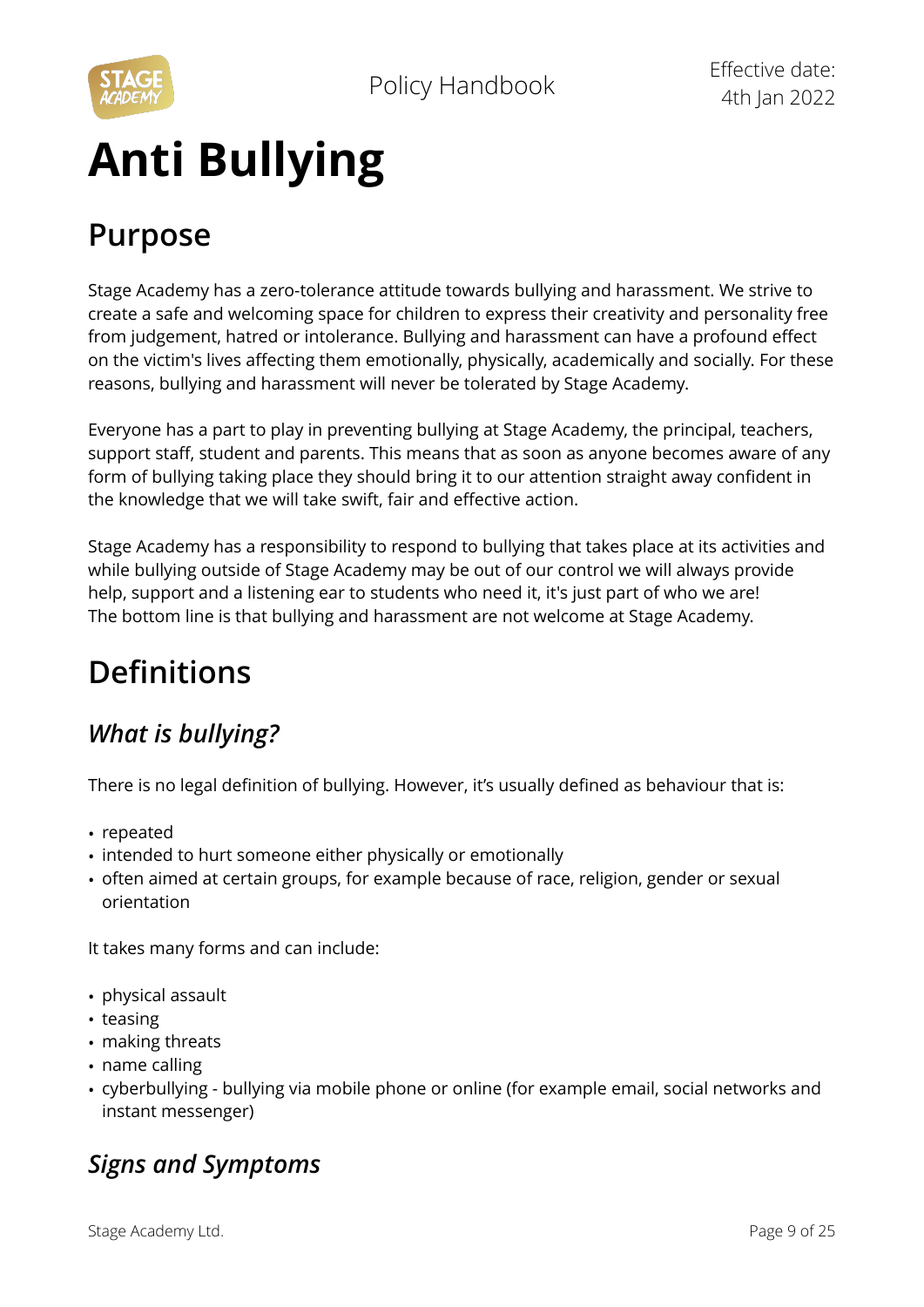

No single sign will indicate for certain that your child's being bullied, but watch out for:

- belongings getting 'lost' or damaged
- physical injuries, such as unexplained bruises
- being afraid to go to school, being mysteriously 'ill' each morning, or skipping school
- not doing as well at school
- asking for, or stealing, money (to give to whoever's bullying them)
- being nervous, losing confidence, or becoming distressed and withdrawn
- problems with eating or sleeping
- bullying others.

Children who are bullied:

- may develop mental health problems like depression and anxiety
- have fewer friendships
- aren't accepted by their peers
- are wary and suspicious of others
- have problems adjusting to school, and don't do as well.

### *Procedure*

When responding to incidents or allegations of bullying Stage Academy staff will:

- listen to all the children involved to establish what has happened
- record details of the incident and any actions you've taken
- inform our nominated child protection lead (Andrew Howson Principal)
- inform parents and carers (unless doing so would put a child at further risk of harm)
- provide support to the child/children being bullied, children who witnessed the bullying and the child/children who has been accused of bullying
- ask the child/children who have been bullied what they would like to happen next
- consider appropriate sanctions for children that have carried out bullying
- continue to monitor the situation even if the situation has been resolved

Stage Academy will not tolerate bullying of any kind. Anyone found to not be following the Stage Academy Promises will be excluded from Stage Academy activities. Please note that in the case of exclusion due to a breach of the Stage Academy Promises, refunds will not be given.

### **Stage Academy Promises**

The Stage Academy Promises are our code of conduct. It outlines what we expect from our students and our parents as well as what our students and parents can expect from us. All parents and students should read and follow the Stage Academy Promises, they are essential to creating a safe, welcoming and fun environment for everyone at Stage Academy.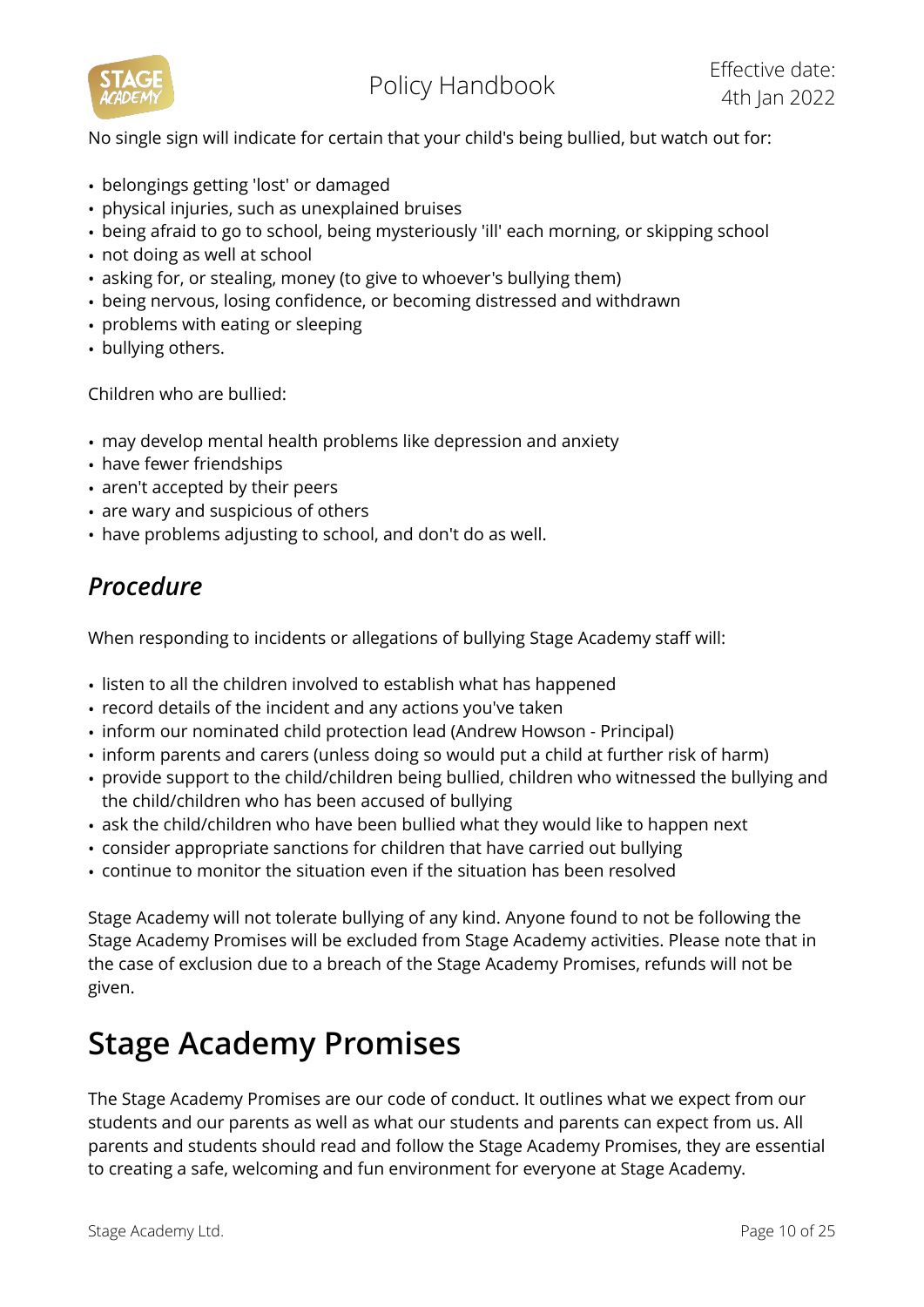

# **Stage Academy Promises**

The Stage Academy Promises are our code of conduct. It outlines what we expect from our students and our parents as well as what our students and parents can expect from us. All parents and students should read and follow the Stage Academy Promises, they are essential to creating a safe, welcoming and fun environment for everyone at Stage Academy.

### *Stage Academy's Promises to Parents and Students*

At Stage Academy we promise to:

- deliver fast-moving, fun and professional performing arts training in an age appropriate way focusing also on the Stage Academy STARS - self
	- confidence, teamwork, ambition and responsibility leading to success
- facilitate a welcoming and safe environment for all Stage Academy activities
- keep our students safe by following our robust policies and procedures
- keep students and parents informed through helpful emails and detailed progress reports on a regular basis
- strive every day to deliver the best possible experience for our students and parents

### *Students Promises to Stage Academy - Dos and Don'ts*

As a Student at Stage Academy you should:

- be friendly
- cooperate with and listen to others
- treat everyone with respect
- be helpful and supportive
- take responsibility for your behaviour
- wear your Stage Academy T-Shirt along with appropriate clothing and footwear
- be on time
- be prepared if you have been asked to complete a task like line learning at home, do so
- try your best
- follow instructions
- follow the Stage Academy Promises and any other rules given to you
- have fun!

As a Student at Stage Academy you should not:

- be disrespectful to anyone else
- bully other people (online or offline)
- behave in a way that could be intimidating
- be abusive towards anyone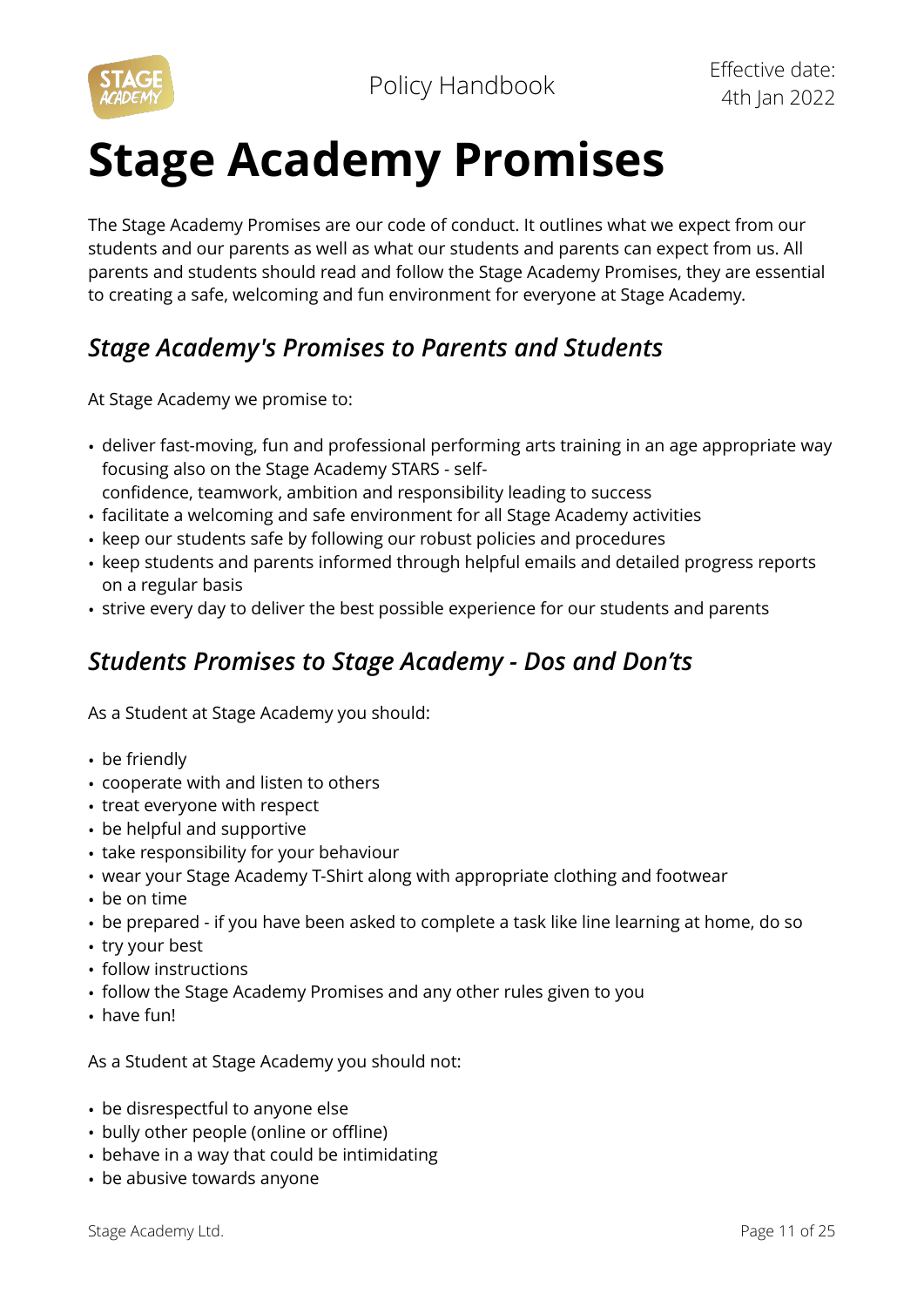

### *Parents Promises to Stage Academy*

To help is provide your child with an incredible experience we ask that you:

- bring your child to Stage Academy on-time, appropriately dressed in their Stage Academy T-Shirt and prepared for their classes
- support your child at home to succeed in their Stage Academy activities
- ensure you child is picked up on-time from Stage Academy activities
- keep us informed about any changes to Pickup Adults, Medical Needs, Personal Information or any other pertinent information through the My Account section of the Stage Academy website or by speaking to your principal (it is particularly important that you inform us of changes to Pickup Adults and Medical Needs straight away)
- be open and honest with your Stage Academy principal and teachers so we can work together to provide the best possible experience for your child

We hope you can see that by following these simple promises we can all help to create and maintain a warm, welcoming, productive, safe and exciting learning environment at every Stage Academy activity.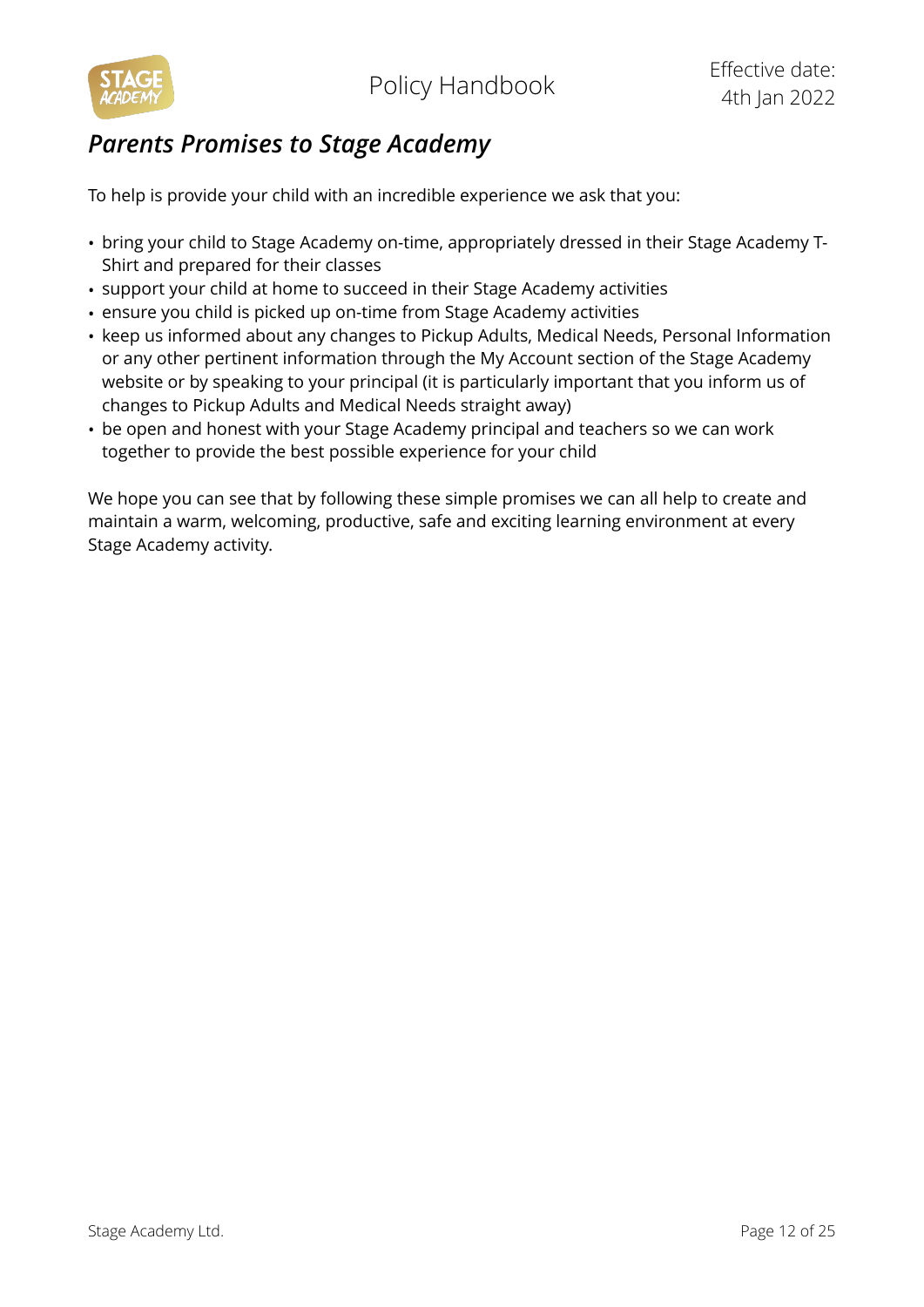



# **Medical Needs and First Aid**

### **Purpose**

At Stage Academy we give to the highest priority the medical needs of our students and staff. The policy sets out the information that we need from parents, how we respond to medical needs and what we will do in the unlikely event of a medical emergency.

### **Policy**

Stage Academy will make every practical effort possible to accommodate the medical needs of its students and staff during Stage Academy activities. It is essential that parents and guardians make us aware of any medical needs whatsoever that a student may have including but not limited to allergies, disabilities, conditions, illnesses and medications so we can act accordingly and be prepared in the event of a medical emergency.

Stage Academy will ensure there is a minimum of one trained paediatric first aider on site at Stage Academy activities with an adequately stocked first aid kit (this does not apply to Stage Parties/Stage Education activities unless explicitly stated).

Parents or guardians must consent upon enrolling their child in Stage Academy activities to any emergency medical treatment deemed necessary and authorise staff or contractors of Stage Academy to sign on their behalf any written form of consent required by the hospital authorities should treatment be deemed necessary.

Stage Academy reserves the right to deny entry to any student at any time if it is deemed that taking part may put the student at risk, this includes where medication we have been told is essential including but not limited to epi pens and asthma pumps is not present.

### **Procedure**

### *Recording medical needs*

• If a student has any medical needs these must be recorded on a "Medical Needs" form and discussed with the Stage Academy principal to ensure we have a full understanding a written record of their needs.

### *Updating medical needs*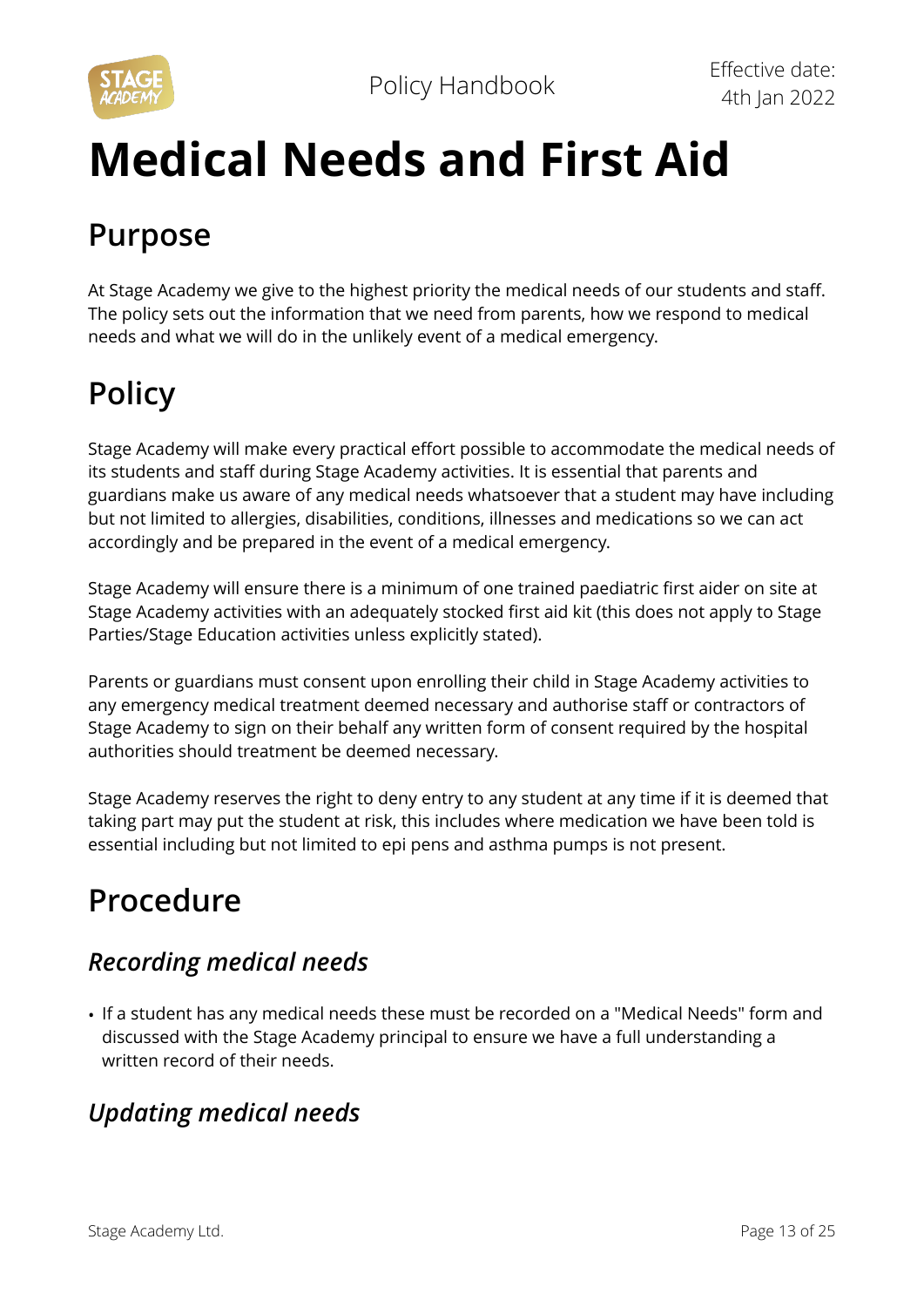

• If a student has a change to their medical needs it must be recorded on a "Medical Needs" form and discussed with the Stage Academy principal to ensure we have a full understanding a written record of the change to their needs.

### *Administering Medication*

- Medication must not be given without written permission from the parent/carer on a "Medical Needs" form. Only specifically prescribed medication should be given unless there are special circumstances which have been discussed and agreed with the Stage Academy principal on a case by case basis and always recorded in writing on a "Medical Needs" form.
- All medication should be properly named and labeled.
- If administering medication becomes necessary during a Stage Academy activity this should be witnessed by at least one other member or staff and information will be recorded on an accident report form.
- Stage Academy activities are very active and energetic, students should be in good health when attending for their own safety.

### *Administering First Aid*

- Every Stage Academy venue will have a minimum of one fully qualified paediatric first aider on site at all times. Staff first aid certificates must be dated within the last three years of the current date.
- First aid should be witnessed by at least one other member of Stage Academy staff.
- If first aid is administered is will be recorded on an accident report form.
- All parents or Stage Academy students must consent to the administering of first aid and emergency medical treatment whist their child is in Stage Academy's care.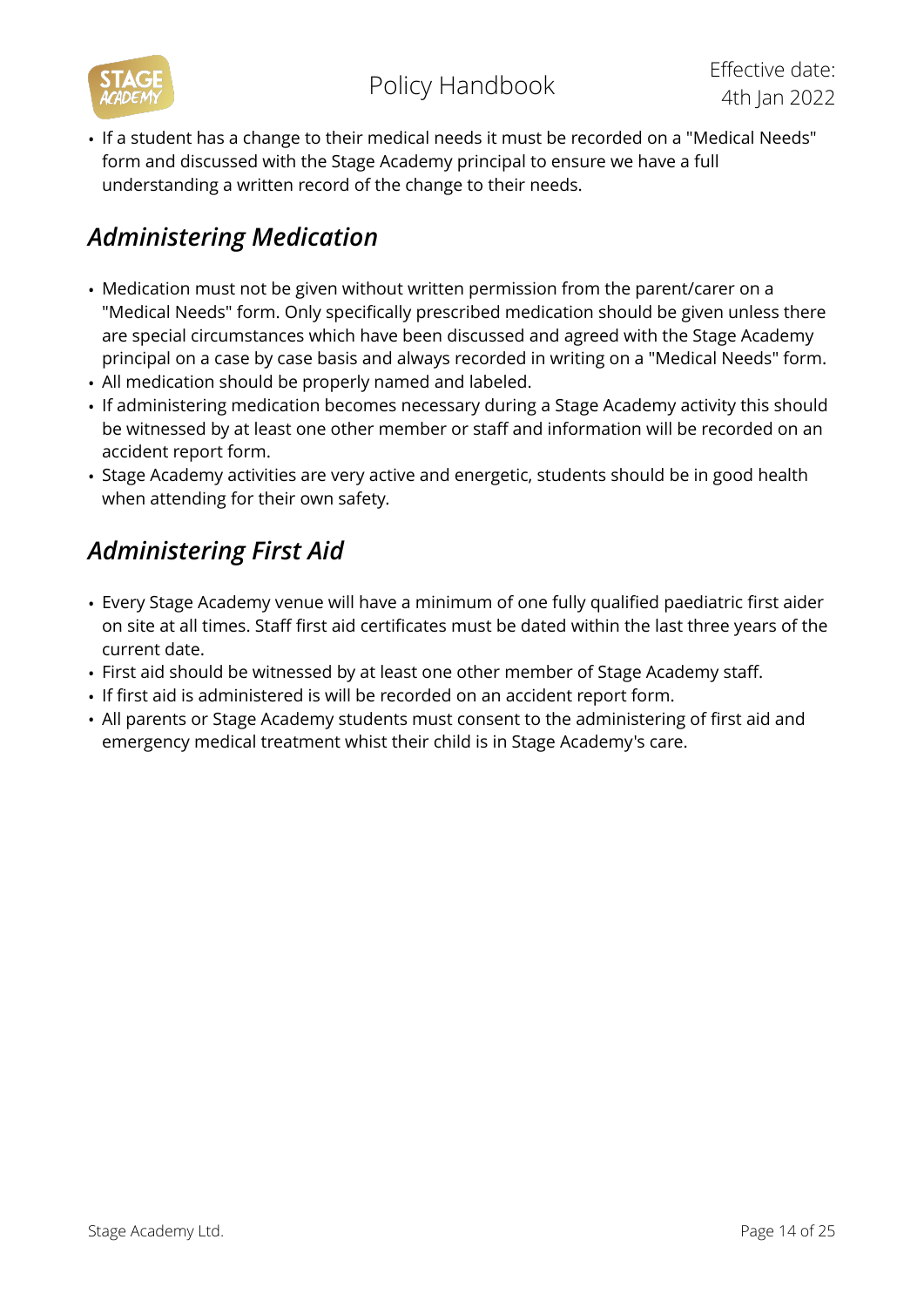

# **Safety and Security**

### **Purpose**

Above all else, our number one priority at Stage Academy is keeping students, staff and parents safe and secure during their time with us. Stage Academy staff will ensure that venues are safe and secure, that planned activities are suitable and that students are properly supervised at all times. The Stage Academy principal will take appropriate steps to ensure the safety and security of their staff.

### **Procedure**

### *Venues*

Before any Stage Academy activity, the member of staff in charge will complete a risk assessment to ensure it is safe and appropriate to continue. This must happen before every session regardless of how often the venue is used by Stage Academy and a written record will be kept. Through this risk assessment staff members will check that:

- The space is clean, tidy, safe, well lit and of an adequate temperature
- Medical and emergency information for all students in readily available
- The activities planned are suitable for the space
- Any plug sockets, electrical wiring and windows are safe and in good condition
- Fire exits are accessible and staff members are aware of evacuation procedures
- Toilets are clean and safe

Following the start of the session staff will ensure that:

- The classroom is adequately secured from intruders
- Any required medication is present and readily available

### *Accident and incident reporting*

Stage Academy staff will report all accidents or incidents that take place at a Stage Academy activity by using the appropriate reporting form, in all cases staff will make the Stage Academy principal aware immediately.

Parents must inform Stage Academy of any accidents or incidents which have caused injury outside of Stage Academy, this should be done through the Parent Account page on the Stage Academy website prior to the student's next class or with the Stage Academy principal on drop off should this not be possible.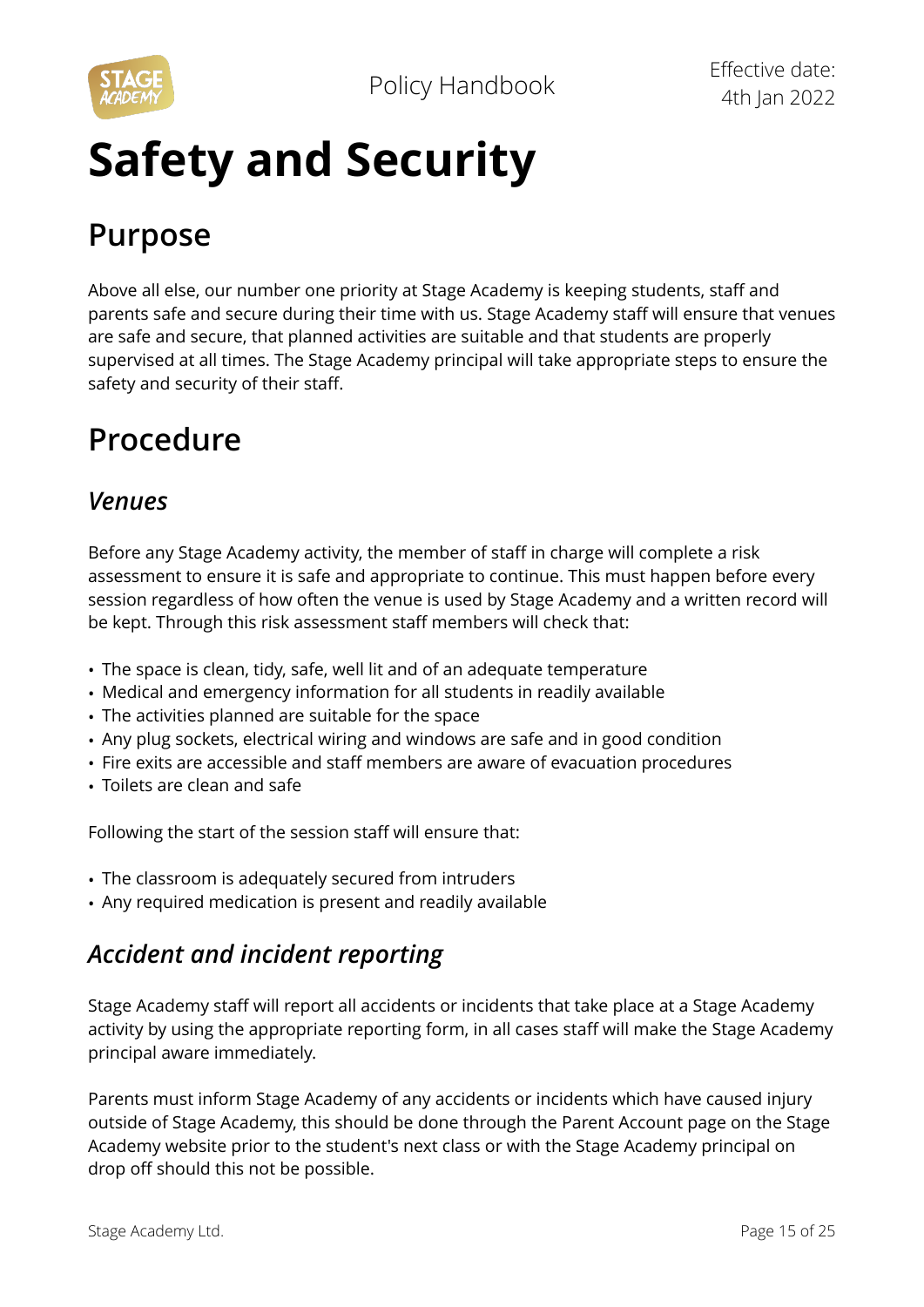

### *Avoiding missing students*

Stage Academy staff are constantly alert to the possibility of missing students. Stage Academy will take the following steps to avoid missing students:

- Students must sign in with a Stage Academy staff member on arrival at their Stage Academy activity. For all children under 10 and any children over 10 who are not authorised to go home alone a face-to-face handover must happen between the parent and staff member.
- Staff will carry out a regular headcount throughout Stage Academy activities
- Students will remain supervised at all times.
- Staff will follow our pick up policy at the end of the Stage Academy activity.

In the incredibly unlikely event a student can not be located the principal will conduct a thorough search of the venue, should the student not be located immediately the police will be informed along with the parent or guardian. The principal will continue the search for the child while remaining staff members continue to look after the remaining students and continue activities in the most normal way possible.

### *Emergency Evacuation*

All Stage Academy venues have their own personalised emergency evacuation plan which is the responsibility of the Stage Academy principal. At all venues in the event of an emergency evacuation the following steps will be taken:

- Students will be lined up by their current class teacher in a calm manner and a headcount will be performed.
- Students will be led using the nearest safe exit to the venue's emergency meeting point. No attempt should be made to take personal belongings or to re-enter the building until permission has been given by the Stage Academy Principal.
- The Stage Academy Principal in charge will also head to the venue's emergency meeting point via the nearest safe exit taking the days register with them.
- The Stage Academy Principal will take a register to ensure all students and staff are present at the emergency meeting point. The principal should notify emergency services and check the venue to ensure all people have vacated - provided that doing this does not put anyone at risk.
- If returning to the venue once inside the current class teachers will perform another headcount before continuing with their lessons as normal.
- If we are unable to re-enter the venue parents will be contacted to pick up students and students will remain supervised. In this event, the usual pick up policy will be followed as normal.
- It is the responsibility of the Stage Academy Principal to ensure that all staff are fully aware of the emergency evacuation procedures and their role in the event of an evacuation.

Once per year an emergency evacuation drill will take place to ensure that all staff and students are prepared in the unlikely event of an emergency evacuation.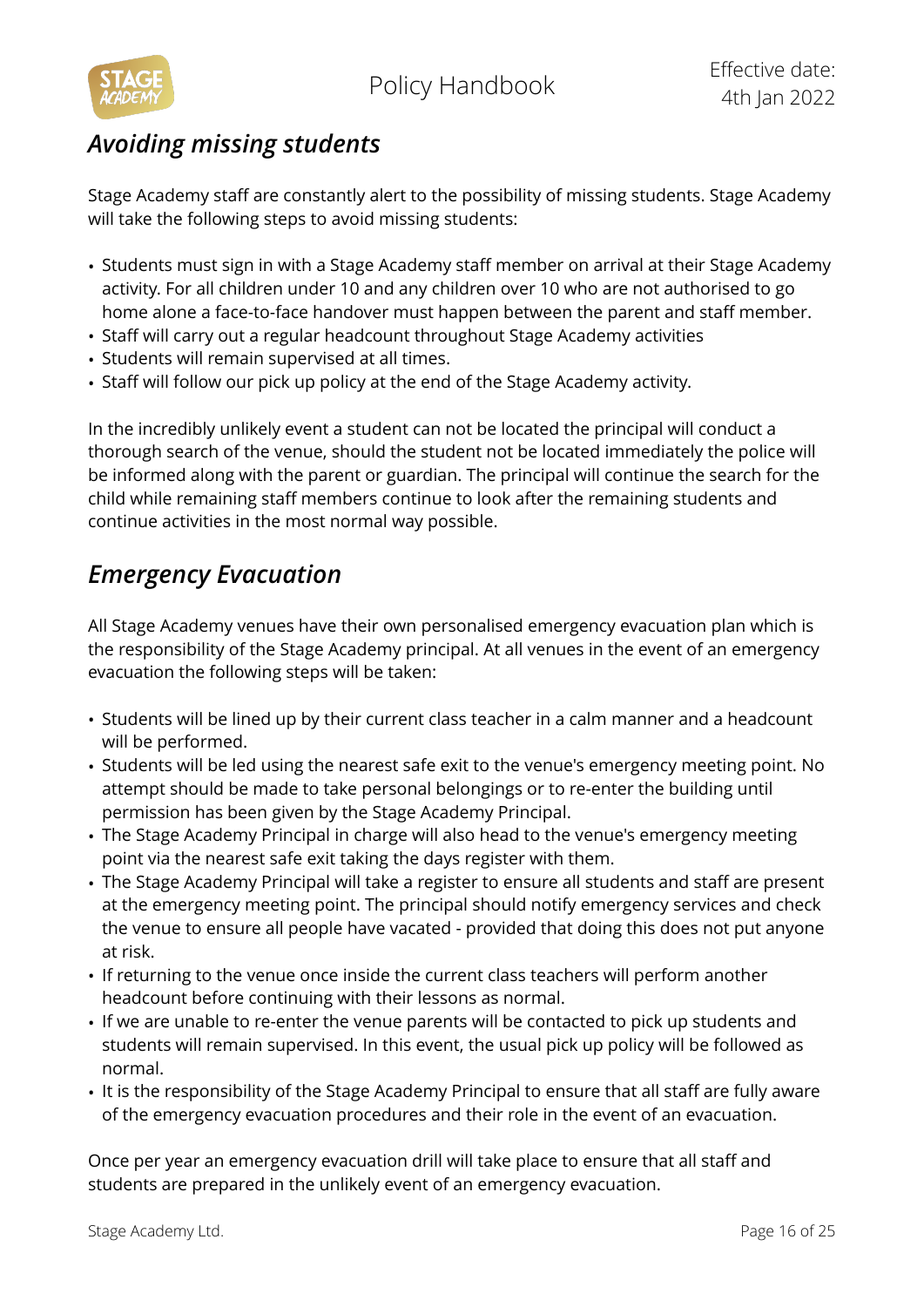

# **Photography and Filming**

### **Purpose**

Stage Academy works with children and families as part of its activities.

The purpose of this policy statement is to:

- protect children and young people who take part in Stage Academy's services, events and activities, specifically those where photographs and videos may be taken
- set out the overarching principles that guide our approach to photographs/videos being taken of children and young people during our events and activities
- to ensure that we operate in line with our values and within the law when creating, using and sharing images of children and young people

This policy statement applies to all staff, volunteers and other adults associated with Stage Academy.

### *We believe that*

- children and young people should never experience abuse of any kind
- we have a responsibility to promote the welfare of all children and young people and to take, share and use images of children safely

### *We recognise that*

- sharing photographs and films of our activities can help us celebrate the successes and achievements of our children and young people, provide a record of our activities and raise awareness of our organisation
- the welfare of the children and young people taking part in our activities is paramount
- children, their parents and carers have a right to decide whether their images are taken and how these may be used, regardless of age, disability, gender reassignment, race, religion or belief, sex or sexual orientation
- consent to take images of children is only meaningful when children, their parents and carers understand how the images will be used and stored, and are fully aware of the potential risks associated with the use and distribution of these images
- there are potential risks associated with sharing images of children online

### *We will seek to keep children and young people safe by*

- always asking for written consent from a child and their parents or carers before taking and using a child's image, this is done when signing up for Stage Academy activities
- always explaining what images will be used for, how they will be stored and what potential risks are associated with sharing images of children

Stage Academy Ltd. **Page 17 of 25**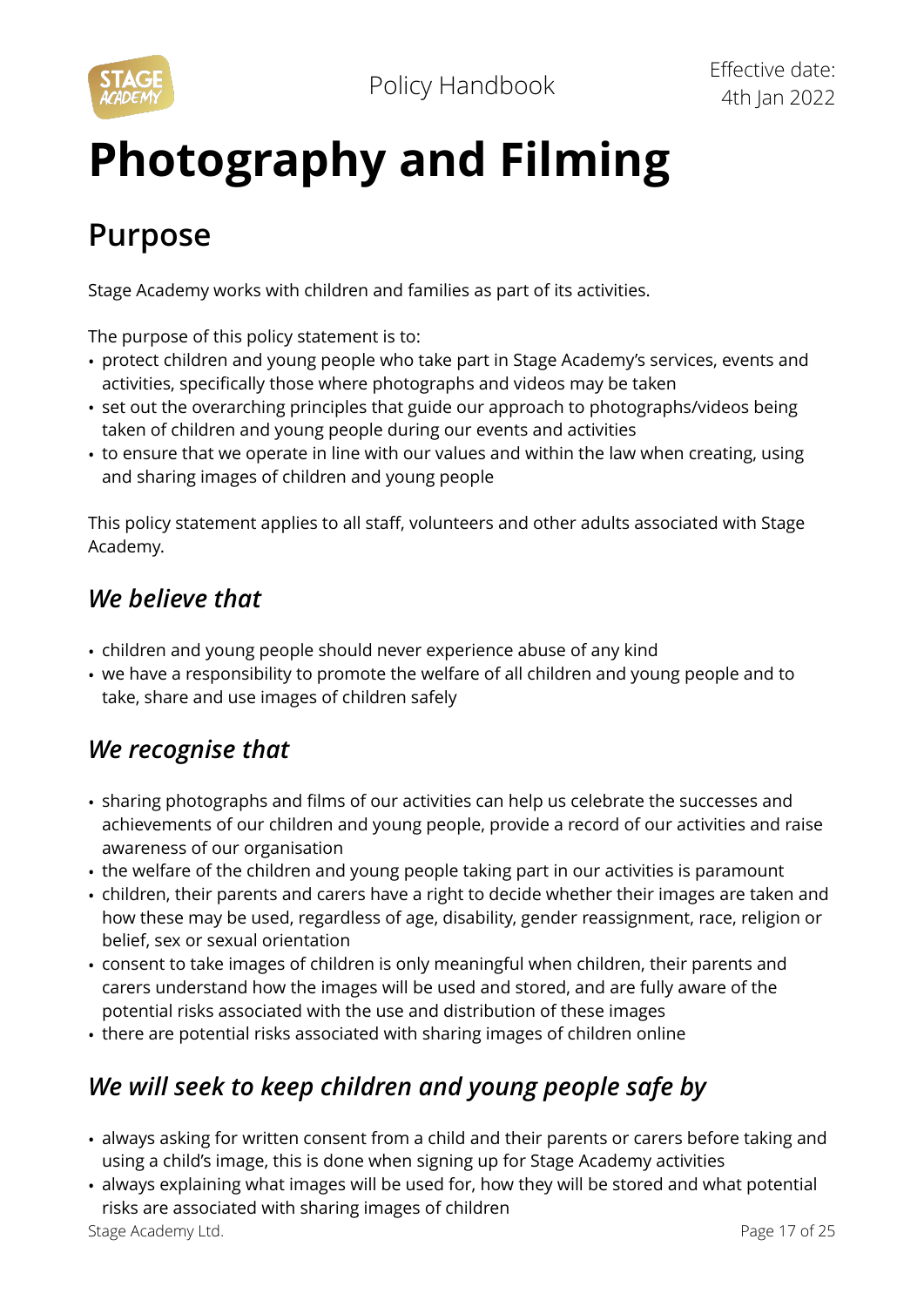

- making it clear that if a child or their family withdraw consent for an image to be shared, it may not be possible to delete images that have already been shared or published
- changing the names of children whose images are being used in our published material whenever possible (and only using first names if we do need to identify them, aside from in the context of Stage Agency where we may need to share additional information with casting directors and industry professionals with the parents permission for the purpose of securing professional engagements)
- using images that positively reflect young people's involvement in the activity
- ensuring any photography or filming is done in a manner consistent with our safeguarding policies and procedures

### *Photography and/or filming for personal use*

When children themselves, parents, carers or spectators are taking photographs or filming at our events and the images are for personal use it is important that:

- people gain permission from children, their parents and carers before sharing photographs and videos that include them
- people check the privacy settings of their social media account to understand who else will be able to view any images they share
- children, parents and carers know that they can talk to Stage Academy staff if they have any concerns about images being shared

### *Photography and/or filming for Stage Academy's use*

We recognise that our staff may use photography and filming as an aid in activities such as music or drama. However, this should only be done with Stage Academy's permission.

Children, young people, parents and carers must also be made aware that photography and filming is part of the programme and give written consent, this is done when you first join Stage Academy.

### *Photography and/or filming for wider use*

If people such as local journalists, professional photographers (not hired by Stage Academy) or students wish to record one of our events and share the images professionally or in the wider world, they should seek permission in advance. They should provide:

- the name and address of the person using the camera
- the names of children they wish to take images of (if possible)
- the reason for taking the images and/or what the images will be used for
- a signed declaration that the information provided is valid and that the images will only be used for the reasons given.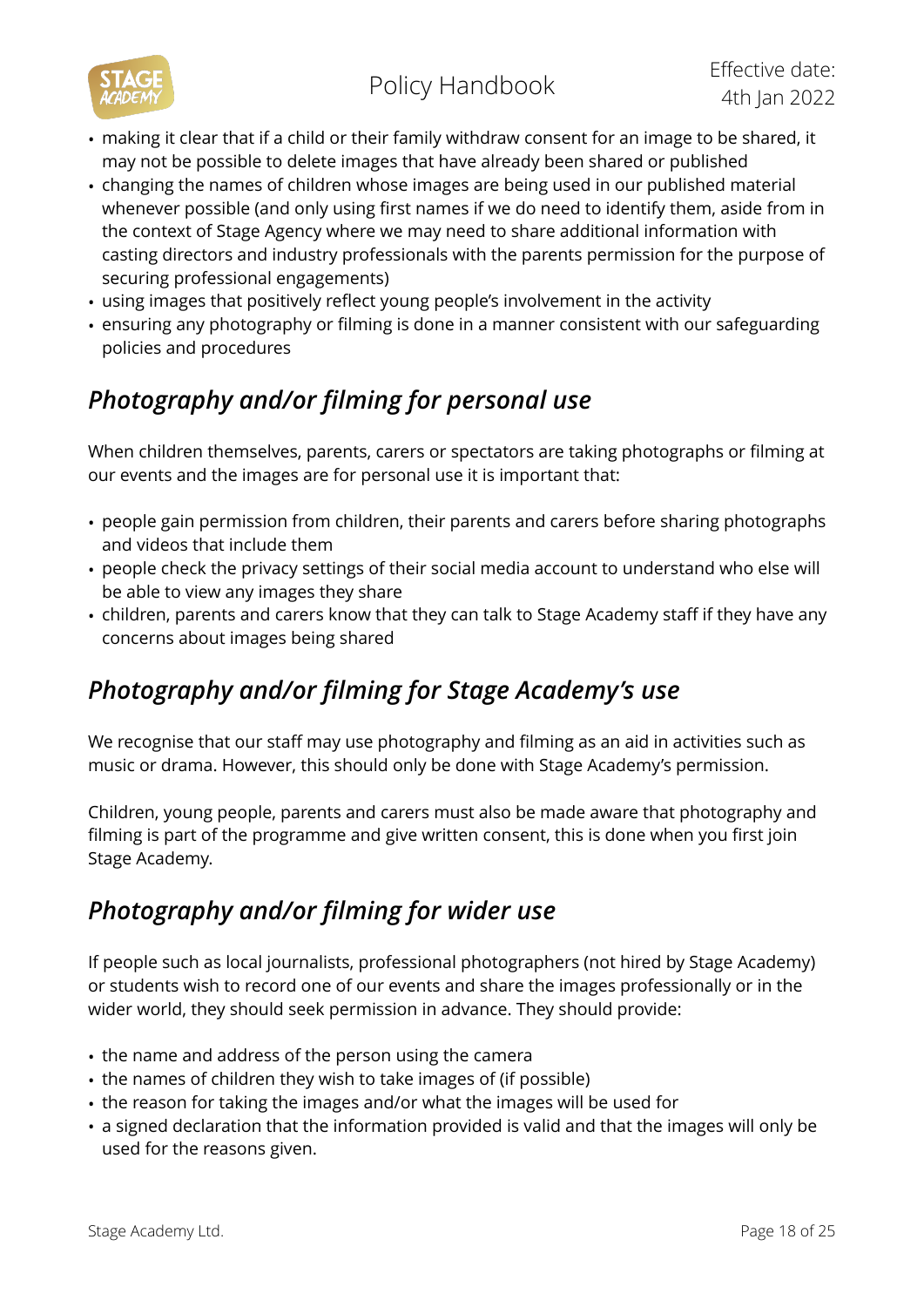

Stage Academy will verify these details and decide whether to grant permission for photographs/films to be taken. We will seek consent from the children who are the intended subjects of the images and their parents and inform the photographer of anyone who does not give consent.

### *Sharing Images*

Sharing photographs and films of our activities can help us celebrate the successes and achievements of our children and young people, provide a record of our activities and raise awareness of our organisation. Ways that photographs and films may be shared in accordance with our "Photography and Filming" and "Safeguarding" policies may include but are not limited to:

- Social media (such as facebook, twitter, instagram and youtube)
- The Stage Academy website
- Print media
- Advertising materials
- Recordings of Stage Academy productions for distribution to Stage Academy parents

Parents, carers and children are reminded that if permission is not granted from photography and filming at Stage Academy it may make it difficult for children to take part in certain Stage Academy activities due to their very nature including but not limited to Acting for Camera sessions and Stage Academy Productions.

Parents, carers and children are reminded that it is generally not be possible to delete or withdraw images that have already been shared or published.

### *Storing Images*

We will store photographs and videos of children securely, in accordance with our safeguarding policy and data protection law.

We will store images for the length of time that they are needed.

Parents, carers and children are reminded that it is generally not be possible to delete or withdraw images that have already been shared or published.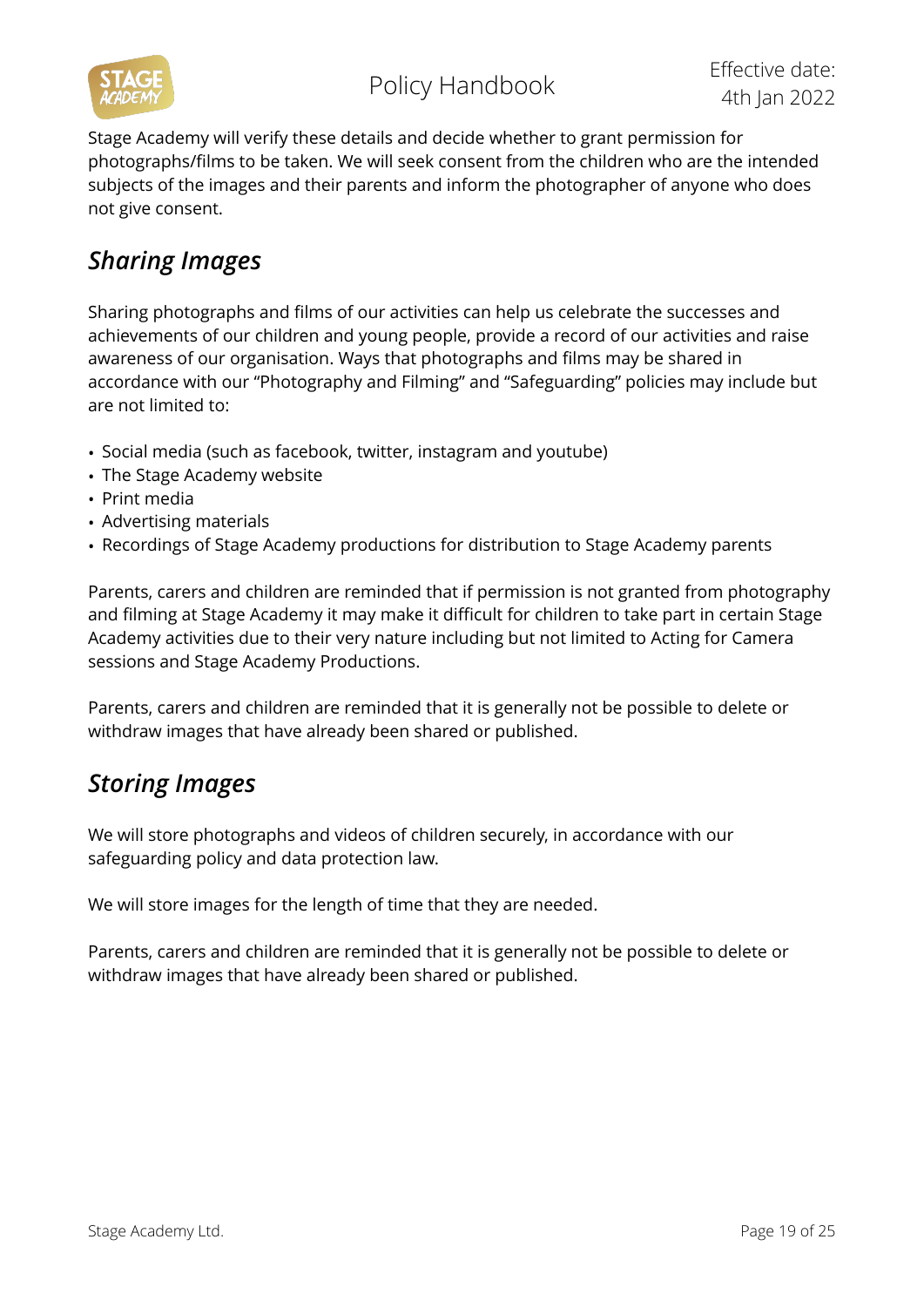

# **COVID-19**

### **Purpose**

Above all else, our number one priority at Stage Academy is keeping students, staff and parents safe and secure during their time with us. We have created this set of COVID-19 policies and procedures to make sure everyone is clear on how to maintain a safe environment at Stage Academy and the steps we will take in a number of circumstances related to COVID-19.

### *Protective Measures*

- Reviewed maximum class sizes on a venue by venue basis to ensure social distancing
- Encouraging drop off and pick up at the main door to reduce adults in the venue
- Electronic registration forms and payments
- COVID Secure lessons plans with no contact, hand holding, or close face to face activities
- Regular reminders at class, both signposted and verbal, to staff, students and parents requesting that they maintain a safe social distance
- Staggered class start and end times with classes being kept separate in the building
- Regular venue cleaning paying extra attention to frequent touch points throughout the day
- Open class and performances made available to parents in digital form when required
- Hand washing facilities and hand sanitiser readily available and used when entering and leaving Stage Academy, as well as at regular intervals
- Designated toilet facilities will be available and cleaned regularly following use
- Children will be asked to bring their own water bottles and reminded not to share
- Adequate PPE to be worn by staff if administering first aid
- All staff, students, parents and visitors will be reminded that they should NOT attend Stage Academy if they have any symptoms or have been told to self isolate

### *What to do with a suspected case of COVID-19 on site at a Stage Academy activity*

No one with symptoms should enter a Stage Academy venue

If a person displays symptoms - A high temperature, loss/change of taste or a persistent cough, they should:

- 1. Notify the Stage Academy Principal immediately
- 2. Avoid touching anything

3. Go home immediately (Children accompanied by their parent, etc). Where staff have to support a student until collected PPE must be worn

4. All other persons are to maintain a safe distance from affected individual

5. Coughing and sneezing should be done into a tissue which is then put into a bin, or if they do not have tissues, cough and sneeze into the crook of their elbow Stage Academy Ltd. **Page 20 of 25**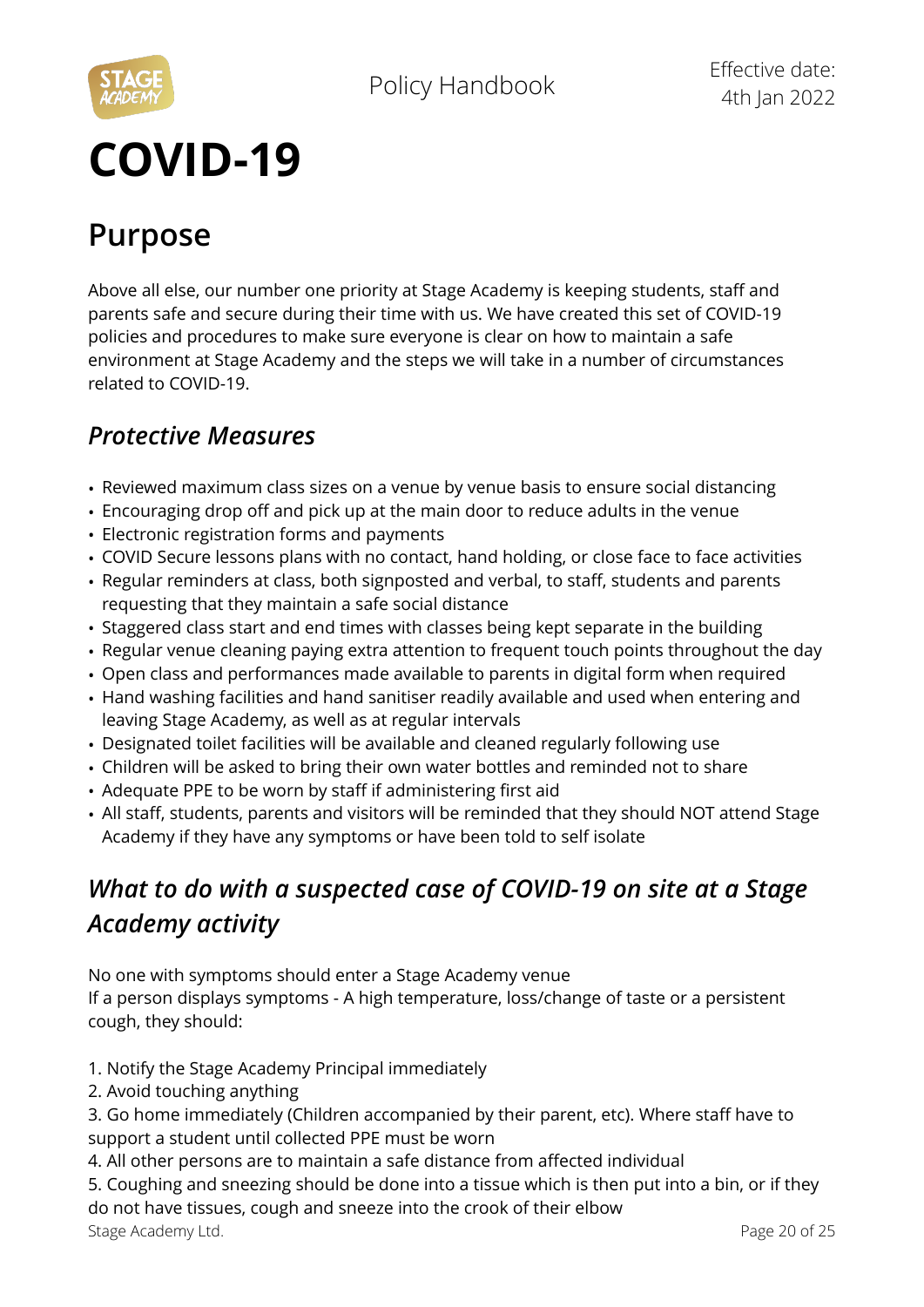

programme

6. Venue to be informed so the area occupied by the contaminated person can be isolated and disinfected

7. If individuals need to go to the toilet a separate toilet should be used wherever possible. The toilet should be cleaned and disinfected using standard cleaning equipment 8. The person will be encouraged to take a test and participate in the NHS Test and Trace

### *Following the appropriate advice and guidance*

At all times Stage Academy will follow the advice and guidance from the Government, the Department for Education, Public Health England and NHS Test and Trace with regards to COVID-19. Any decision to close a Stage Academy school or pause the operation of a Stage Academy class will be taken only on the advice of one of the aforementioned relevant bodies.

### *What if Stage Academy have to cancel an activity*

If an activity is cancelled due to COVID-19 necessary arrangements will be made by Stage Academy to make up for lost time. These arrangements may include but are not limited too; live Stage Academy sessions via video conference, replacement Stage Academy sessions at an alternative date/time/venue to make up for lost time. Decisions will be made on a case by case basis dependant on the circumstances.

### *What if my child is unable to attend Stage Academy?*

Your child's Stage Academy membership reserves their space in class specially for them, no other child can take their place at Stage Academy and our fees are based on an ongoing membership to our classes rather than a class by class basis.

With this in mind if your child is unable to attend Stage Academy due to illness, injury, selfisolation of themselves or your household due to COVID-19 symptoms or instruction by NHS Test and Trace or any other reason it is not possible to offer a refund or account credit.

Stage Academy will make provisions to ensure students can continue learning with us at home, for example by making Stage Academy class materials available for study at home, to ensure students do not fall behind in our curriculum.

### *Keeping us informed*

Everyone involved with a Stage Academy activity, including but not limited to staff, contractors students, parents and pickup adults have an important duty to keep us informed in relation to COVID-19. If you or a member of your household test positive for COVID-19, develop one or more on the main symptoms of COVID-19 or are asked by NHS Test and Trace to self-isolate you **must** inform Stage Academy straight away by emailing [contact@stageacademy.co.uk](mailto:contact@stageacademy.co.uk) or contacting your Stage Academy principal. Please help us to keep everyone safe at Stage Academy.

Stage Academy Ltd. **Page 21 of 25**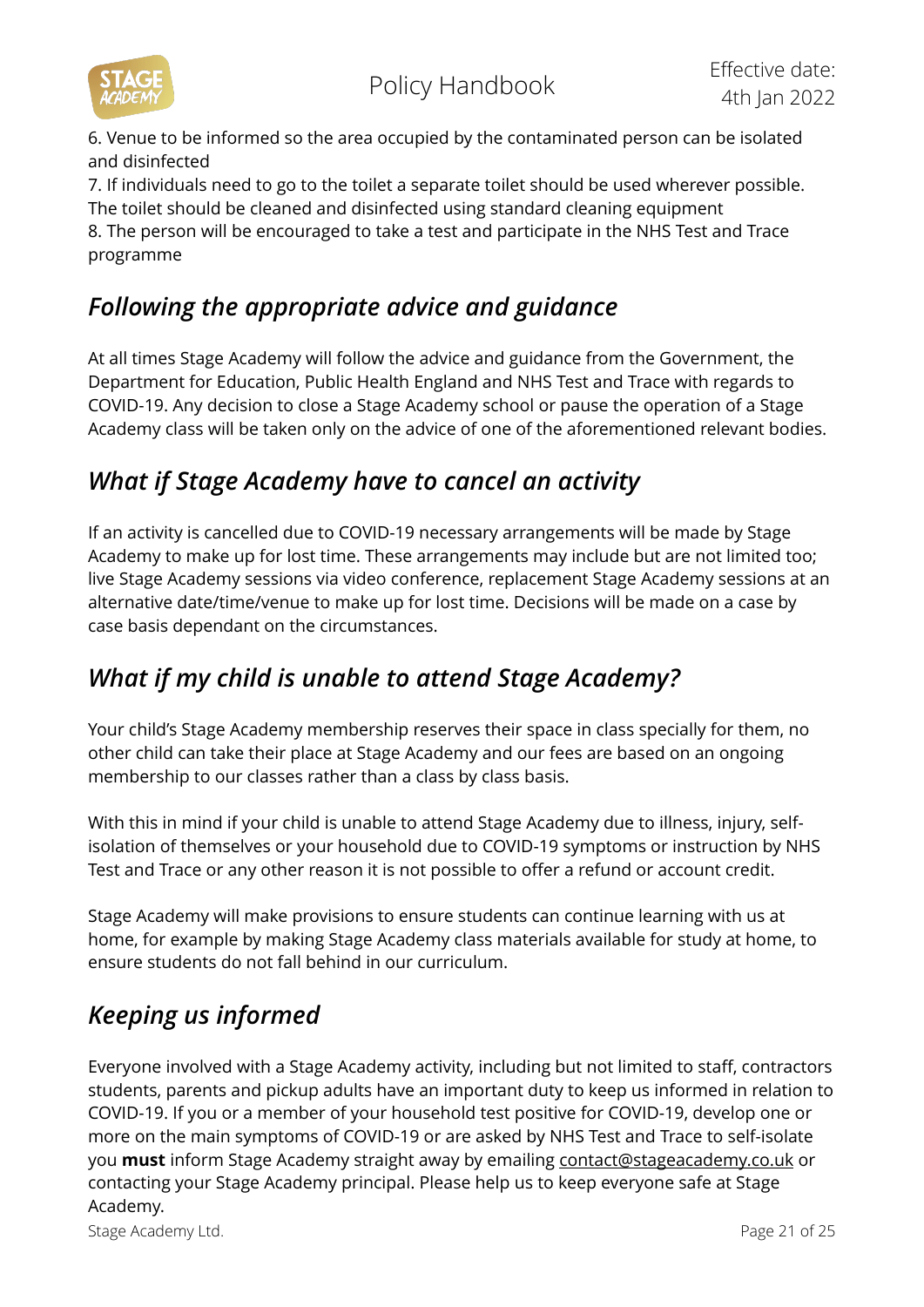

# **Terms and Conditions**

By enrolling your child at Stage Academy, you accept these terms and conditions – which comprise the terms on this page, our privacy policy, our cookies policy and any other policy or procedure which we may make you aware of from time to time ("**terms**") and sign your agreement to them as an on-going agreement between you and Stage Academy ("**agreement**").

This **agreement** is made between the parent or guardian ("**parent**", "**you**" or "**your**") of each enrolled student ("**student**") by a **parent** and Stage Academy Limited ("**Stage Academy**", "**we**", "**our**" or "**us**")**,** a limited company registered in the United Kingdom with registration number 11995487 and registered offices at Unit HGG02, 24 Highbury Grove, London, N5 2EA, trading as Stage Academy, Stage Academy Jrs, Stage Parties, Stage Education, Stage Agency and Stage Creative – together (the "**parties**") – and is valid at all times whilst the **student** is enrolled on any **Stage Academy** activity and until such time written notice is given in accordance with these **terms**.

#### *Introduction*

Before your child enrols in **Stage Academy,** it's important that the **parties** all agree and understand how our relationship will work, so **we've** written some terms and conditions to help explain how **we** operate, and how **we'll** work with **you.** 

**We** can change these **terms** at any time. When **we** do, **we'll** let **you** know by either writing to **you,** emailing **you** or updating this webpage. For the avoidance of doubt, updating this webpage, without either writing to **you** or emailing **you,** will be considered adequate notice of any change to the terms.

If **you** disagree with any changes to the **terms, your** sole remedy will be to cancel your subscription to **Stage Academy**, providing the customary notice period (unless the **terms** change in a way that is detrimental to you, in which case you may have limited rights to cancel without providing the customary notice period – **we** will inform **you** if this is the case).

Continuing to attend classes after a change to the **terms,** or continuing to interact with any of **our** services after a change to the **terms,** will indicate acceptance of the new **terms.** 

These **terms** supersede and extinguish all previous agreements between the **parties** (whether written or oral) and shall govern the contractual relationship between us going forwards. Any promises, guarantees or offers made by a member of the Stage Academy team, or any of our affiliates, agents or franchisees, which are not confirmed in writing in this **agreement** or any attached schedule, do not form part of **our** contract and are not binding on either of the **parties**.

Just so you know:

- **•** A **course** refers to a course of classes offering tuition in dance, drama and singing which will be delivered during the **term**. **Course** classes will take place once per week for a certain number of hours, as detailed at the time of booking.
- **•** A **workshop** refers to a course of classes delivered outside of the **term**, or during the **term** but outside of the usual schedule of the **course**.
- **•** A **party** refers to a one-time performing arts class delivered at a location of the **parents** choosing, for both the **student** and friends and family members of the **student**.
- **•** The **principal** refers to the principal of a particular **Stage Academy** school.
- **• Term** refers to one normal academic term of **Stage Academy** schools during which the **courses** are run.
- **• Term dates** refer to the dates for the relevant **term** and, for the avoidance of doubt, have no bearing or resemblance to the local authority term dates in the area where the school is run

**We've** tried to make these **terms** as easy to read and understand as possible, but if **you've** any questions after reading them, **you** can contact **us** or let **your** Stage Academy principal know. We'll be happy to help.

#### *Enrolling a new student in a Stage Academy activity*

To apply for a place for a new **student** on a **Stage Academy** activity, the **parent** must indicate their agreement to the **terms** and submit an application form online or over the phone.

Each **students** place is allocated on a 'first come, first served' basis, and will not be confirmed until the first monthly membership payment ("**subscription payment**") is successfully received, or in the case of **workshops** and **parties**, until full payment for the cost of the workshop is successfully received.

For the avoidance of doubt, whilst from time-to-time the **student** may be offered a free trial session to try the **course**, the offering of a free trial session does not confirm or reserve a place for the **student** on the **course**.

The **subscription payment** for a particular **course** will be indicated on the application form, and in marketing materials for the **course**.

If **Stage Academy** is unable to accept the **student** due to capacity reasons, the **student** may at the **parent's** discretion be placed on a waiting list. No payment will be due to be placed on the waiting list, and no **subscription payment** will be taken if a place is unavailable for the **student** (except in exceptional circumstances – such as where two **parents** apply at around the same time for the same place, in which case, the **subscription payment** of the second **parent** will be refunded expediently).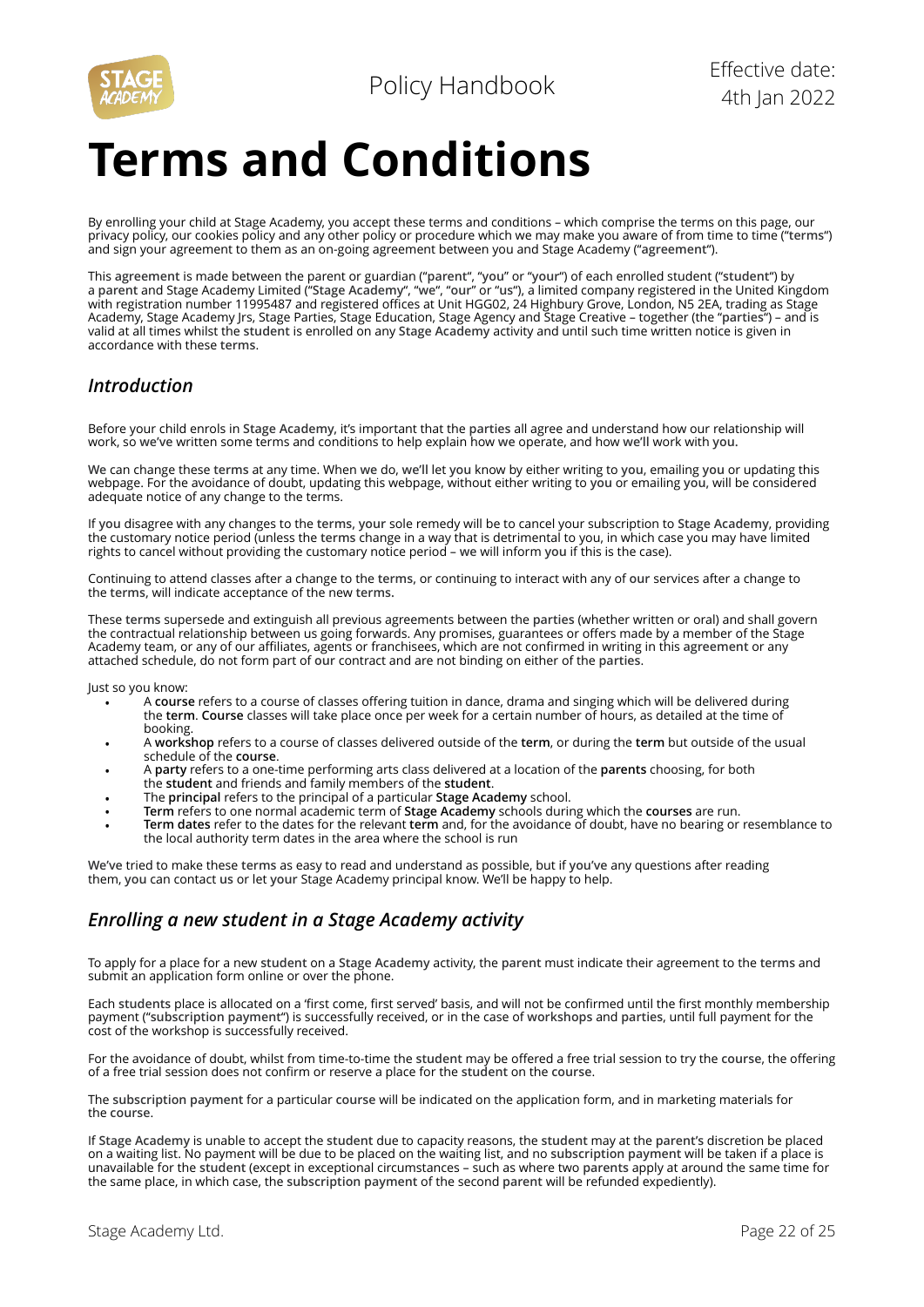

After the first **subscription payment** is made, you have a fourteen (14) calendar day cancellation period ('**cancellation period**') to change your mind and cancel the **students** place on the **Stage Academy** activity without serving the **notice period**, however:

- If the **Stage Academy** activity starts during the **cancellation period,** then whether the **student** attends the activity or not, the first **subscription payment** is non-refundable
- If the **Stage Academy** activity is a **workshop** or **party** and is booked with less than 30 days notice, or the **cancellation period** coincides with this 30 days notice, then the payment is non-refundable

If you wish to cancel a holiday workshop the following will apply, subject to the relevant notice periods:

- If you cancel a holiday **workshop** with 21 days notice or more you are entitled to a 50% refund and a 50%
- holiday **workshop** account credit which can be used towards a holiday workshop only.
- If you cancel a holiday **workshop** with 7 days notice or more you are entitled to a 50% holiday **workshop** account credit which can be used towards a holiday workshop only. The remaining 50% will be forfeited.
- If you cancel a holiday **workshop** with less than 7 days notice the cost will be forfeited.

For the avoidance of doubt, save for the **cancellation period** a **Stage Academy workshop**, **party** or **course** is non-refundable.

#### *Subscription payments and cancellation terms*

Each month, a **subscription payment** for the relevant **course** will be taken from the **parents** nominated payment method on the anniversary date of the **parent** signing up.

There are twelve **subscription payments** in a year, and they are taken regardless of whether **term** is in-session or out of session.

Each class within a **course** has a nominal value, which is calculated as:

The **subscription payment** multiplied by 12 and then divided by the number of classes in three **terms** of the **course** (usually 36 or 39 classes).

For example, if the **subscription payment** is £77.00 per month, then annualised, the **subscription payment** is made up of: • A total fee of £924.00, which comprises:

- 38 class fees of £23.70
- 1 class fee of £23.40

Class fees are always calculated by dividing the annualised **subscription payment**, and then rounding up to the nearest complete penny, and then the final class fee is calculated by taking the remaining funds from the annualised **subscription payment** after charging for the other classes using the method described above.

If you wish to cancel the **students** subscription to **Stage Academy**, you must notify us in writing at https://stageacademy.co.uk/ cancel one membership month in advance (the "**notice period**") of the **student** leaving the **course**. For the avoidance of doubt, a membership month runs from the date **you** signed up each month.

So, for example, if **you** signed up on the 20th October 2018, and provided a **notice period** on the 5th March 2019, your **notice period** would end on the 19th April 2019. Your **subscription payment** remains owing throughout the notice period.

When you cancel, we will calculate the cost of classes during your **notice period** in the following way:

- First, **we** will calculate how much of **your** annualised **subscription payment** you have made
- Then, **we** will deduct the charges for each class from the **course** that the **student** had the opportunity to attend (whether they attended or not) whilst **you** held **your** membership and up all classes up until the end of your **notice period**

If after these deductions, **your** account has a positive balance, it will be refunded promptly. If after these deductions, **your** account has a negative balance, it will be charged accordingly as your final payment, we aim to charge your final payment within three to five working days of you giving notice to cancel.

If we are unable to take your final notice payment, your account will remain active in accordance with our usual terms and conditions, until payment is made.

If your subscription payment fails and is not settled within 48 hours of falling due, an administration fee of £10 will be charged.

If you fall behind on your **subscription payments**, the **student** will not be able to attend Stage Academy until **you** catch up, but **you** will still be liable to pay all **subscription payments** in full until **you** have served a **notice period**.

We can cancel your subscription for non-payment as soon as your **subscription payments** fall behind, and **we** are not required to inform **you** of this in advance, or give **you** any warnings. If we cancel your subscription for non-payment, we will calculate how much you owe including the **notice period** and send you a final invoice for payment.

If the **course** is full and operating a waiting list and we are able to fill the **students** place during the **notice period**, **we** may at our discretion give **you** the opportunity to receive a 50% reimbursement of the **subscription payments** during the **notice period** for any classes that **we** mutually agree **your** child will not attend.

No **student** will ever be allowed to attend **Stage Academy** whilst **subscription payments** are outstanding.

#### *Stage Academy Fee Account Credit*

From time to time, **Stage Academy** may offer you the opportunity to pay your **subscription payments** in advance by adding credit to you Fee Account.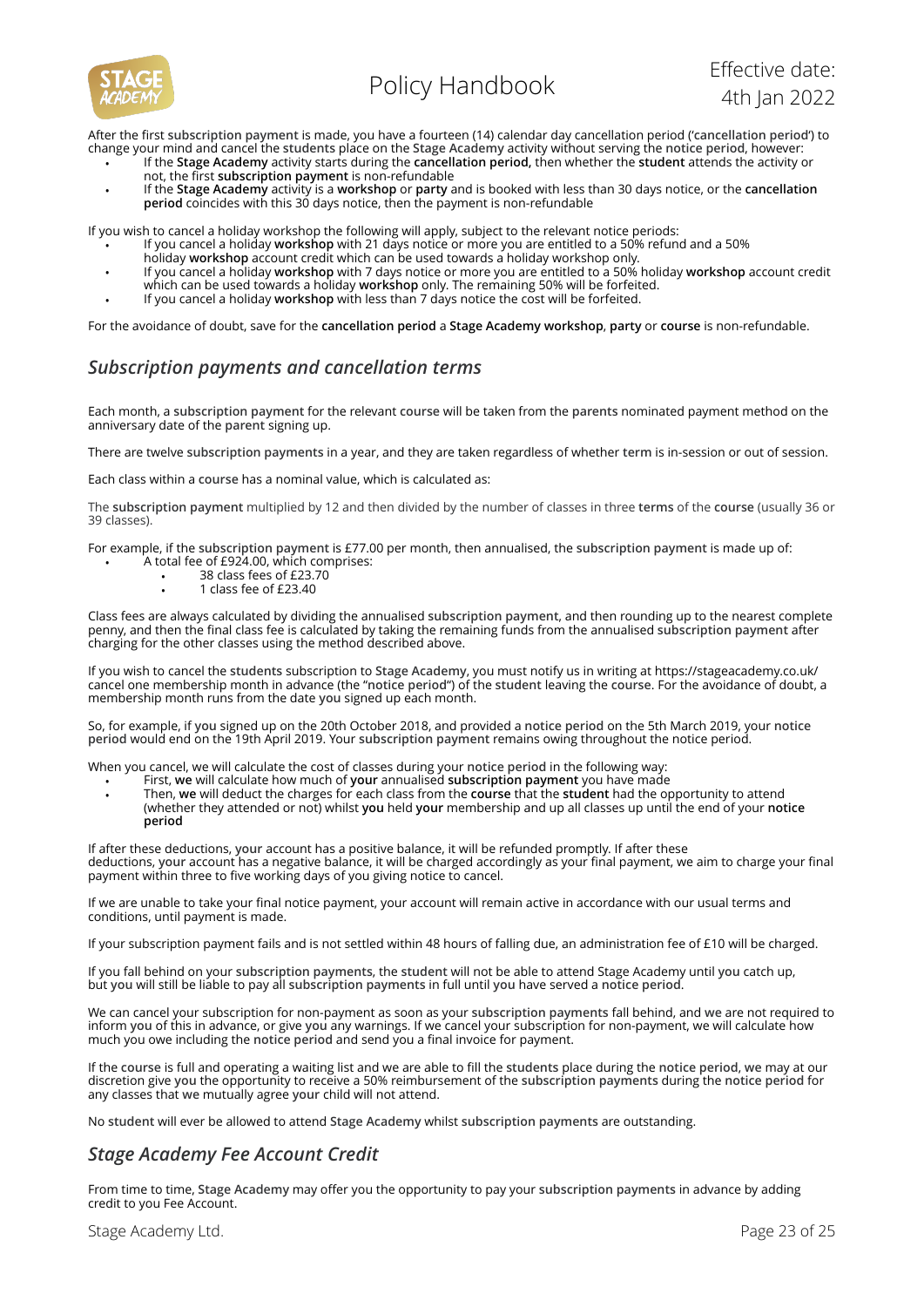

Stage Academy Fee Account credit is non-refundable and non-transferable and may only be used to pay for **subscription payments** and holiday **workshops.** 

Stage Academy Fee Account credit will be used automatically to pay your monthly **subscription payments** as they fall due. For the avoidance of doubt, if you are using Stage Academy Fee Account credit to pay for your **subscription payments** or holiday **workshops** the usual cancellation terms and charges laid out in this agreement still apply.

#### *Courses*

A **Stage Academy** may, at its discretion, offer the second child of the same family attending a **course** at the same time, a sibling discount of up to twenty five percent (25%) on **course** fees. This discretionary sibling discount will only apply if **Stage Academy** is informed of the sibling relationship prior to the first **subscription payment**. Only one discount may apply against the **course** fee for an individual child at any one time, and if the first child leaves **Stage Academy** the discount for the second child will be removed immediately, at the start of the first child's **notice period**.

Once enrolled on a **course**, the **term dates** for the next **term** will be made known to **parents** either in writing, by email, orally or on our website at the end of the current **term**.

If a **course** session falls on a bank holiday then a replacement class will be added onto the end of the current **term** time table or the subsequent **term**.

**Students** are automatically re-enrolled in their **course** for subsequent terms unless the membership is cancelled with the appropriate **notice period**, and **you** will remain liable for all **subscription payments** after **your** membership starts, even if the **student** does not attend **Stage Academy**.

#### *Free trials*

From time-to-time, **we** may offer **you** the opportunity to book a free trial of one of our **courses**. Free trials will be limited at all times to one trial per **student**. If a **student** has previously attended a free trial (at any time, of any **Stage Academy** class), they may not be permitted to attend another free trial.

Likewise, if a **student** is booked on a free trial and does not attend, **Stage Academy** may not offer to reschedule the free trial for another session.

**You** must attend the free trial personally with the **student**, and **you** must arrive 10 minutes before the scheduled start time of the class. **You** must be prepared to stay for the first 20 minutes of the class, to talk to our **principal** about the school and the **Stage Academy** membership options.

**Stage Academy** may cancel or refuse a free trial to any **student**, at any time and for any reason.

#### *Health and injuries*

**Students** participate at their own risk and are obliged to inform **Stage Academy** and its staff of any existing injuries or medical condition. All application forms must have any known medical conditions stated and any changes to such information must be notified to **Stage Academy** immediately in writing.

If you are unsure whether a **student** should participate in any activity please consult the **student's** GP before enrolling the **student** on a **Stage Academy** activity.

Any medication left on the school premises must be clearly labelled and the **student** should, unless **Stage Academy** has agreed in writing otherwise, be able to administer it themselves.

If **you** have indicated that the **student** requires medication and they attend a class or **workshop** without the medication they will be denied entry. **You** will still have to pay for the class or **workshop**.

**Students** must wear suitable footwear and clothing at all times, including **Stage Academy** uniform for all **courses** and **workshops**.

If a **student** is unwell or has an accident requiring emergency treatment, the **parent** will be contacted via the emergency contact details provided on the application form.

**Parents** are solely responsible for keeping emergency contact details up to date.

#### *Personal property*

**Students** are expected to take care of their own belongings. **Stage Academy** can accept no liability for lost or damaged belongings, even if the damage was caused by another student or a **Stage Academy** employee, agent, affiliate or franchisee.